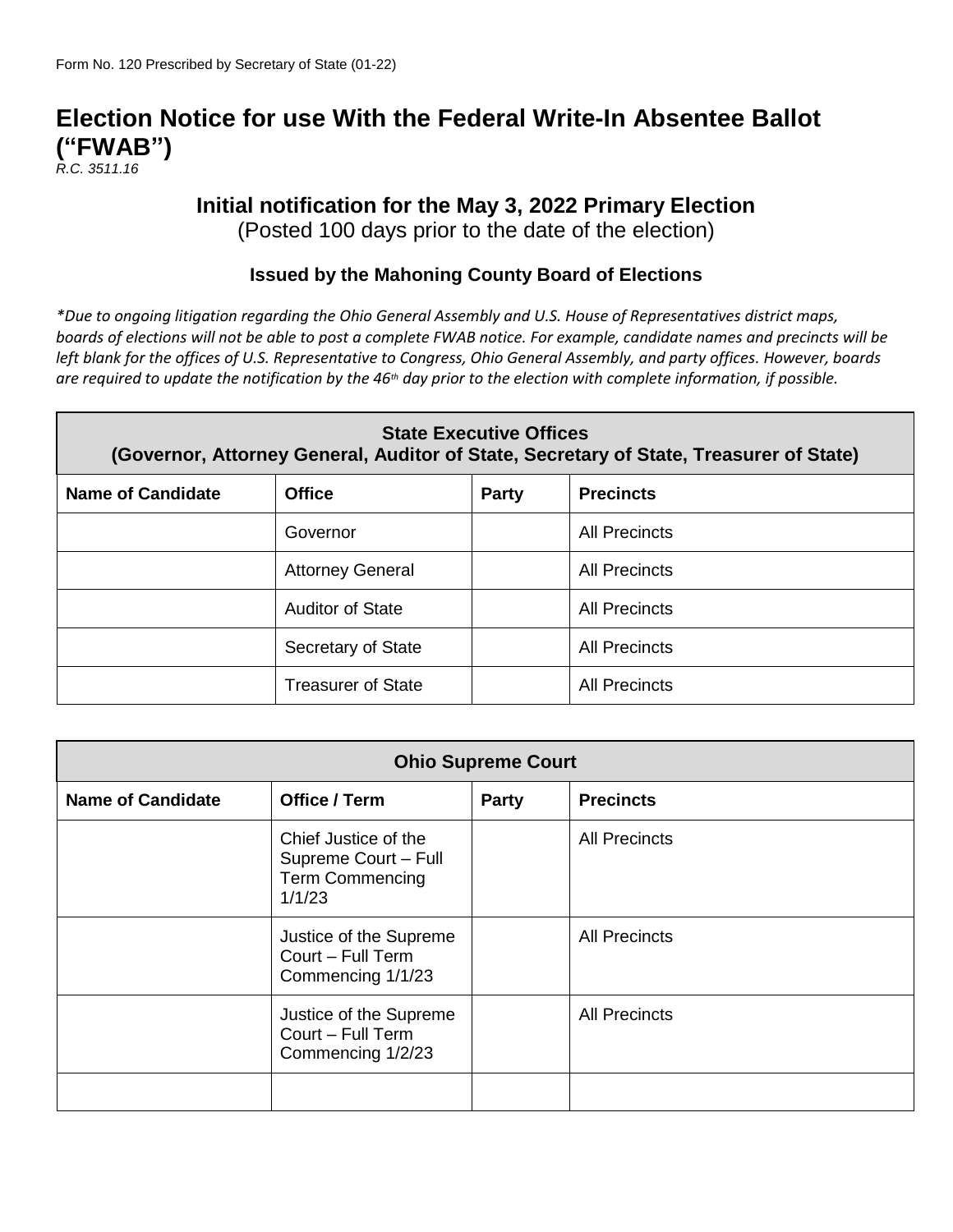| <b>U.S. Senate</b>       |                       |       |                      |  |
|--------------------------|-----------------------|-------|----------------------|--|
| <b>Name of Candidate</b> | Office / Term         | Party | <b>Precincts</b>     |  |
|                          | Member of U.S. Senate |       | <b>All Precincts</b> |  |
|                          |                       |       |                      |  |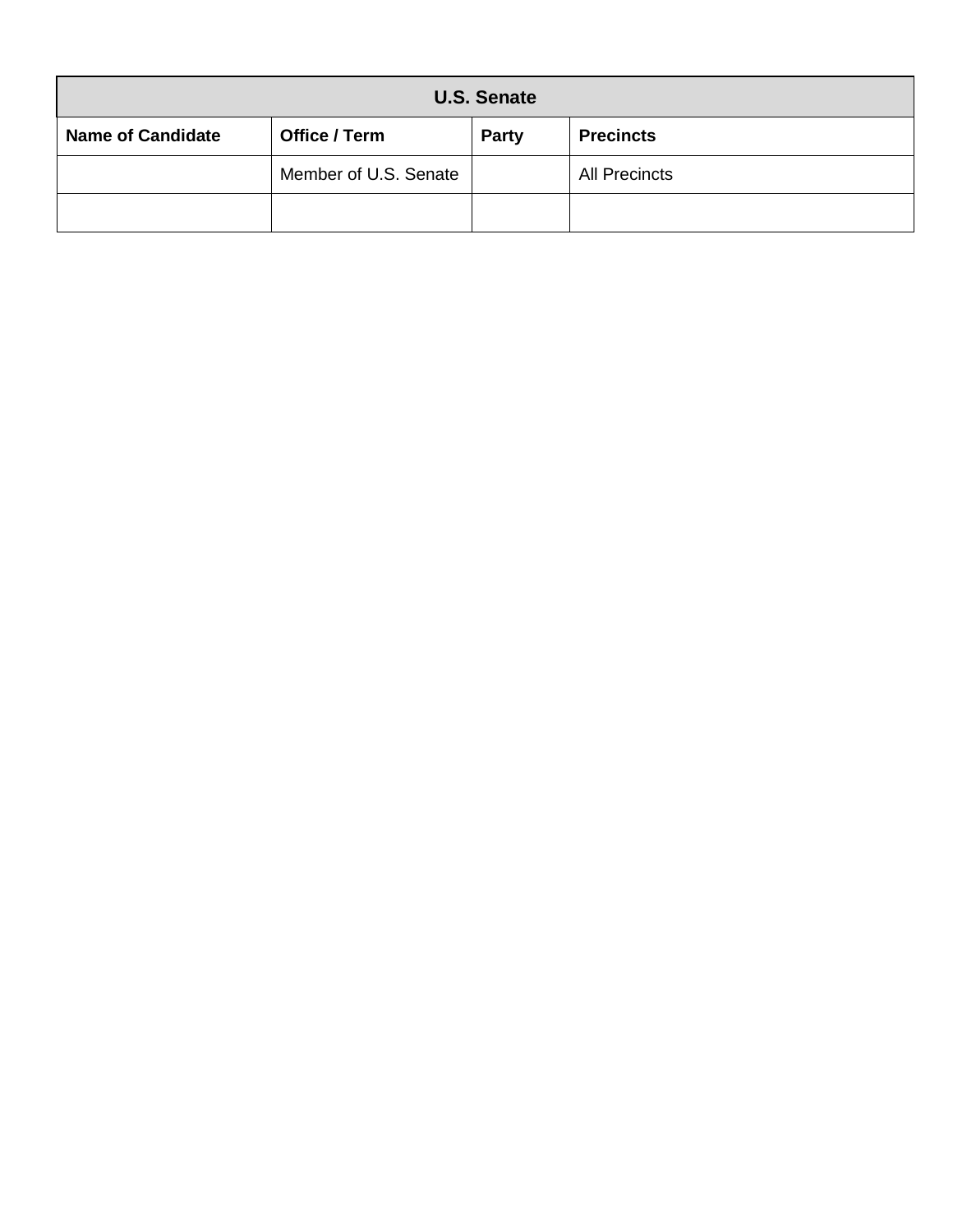| <b>U.S. Representative to Congress</b> |                               |              |                  |
|----------------------------------------|-------------------------------|--------------|------------------|
| <b>Name of Candidate</b>               | <b>Office / Term</b>          | <b>Party</b> | <b>Precincts</b> |
|                                        | Representative to<br>Congress |              | To be determined |
|                                        |                               |              |                  |

| <b>Ohio General Assembly (Ohio Senate and Ohio House of Representatives)</b> |                                            |  |                  |  |  |
|------------------------------------------------------------------------------|--------------------------------------------|--|------------------|--|--|
| <b>Name of Candidate</b>                                                     | Office / Term<br>Party<br><b>Precincts</b> |  |                  |  |  |
|                                                                              | <b>State Senate</b>                        |  | To be determined |  |  |
|                                                                              | <b>State Representative</b>                |  | To be determined |  |  |

| <b>Ohio Court of Appeals (7th District)</b>                                   |                                                                     |  |                      |  |  |
|-------------------------------------------------------------------------------|---------------------------------------------------------------------|--|----------------------|--|--|
| <b>Name of Candidate</b><br>Office / Term<br><b>Precincts</b><br><b>Party</b> |                                                                     |  |                      |  |  |
|                                                                               | Judge of the Court of<br>Appeals - Full Term<br>Commencing 2/9/2023 |  | <b>All Precincts</b> |  |  |
|                                                                               |                                                                     |  |                      |  |  |

| <b>County Administrative Offices (County Commissioner or County Council, Prosecuting</b><br>Attorney, Clerk of the Court of Common Pleas, Sheriff, County Recorder, County Treasurer,<br><b>County Engineer, Coroner, County Auditor, and Municipal Court Clerk)</b> |                                                                 |       |                      |  |
|----------------------------------------------------------------------------------------------------------------------------------------------------------------------------------------------------------------------------------------------------------------------|-----------------------------------------------------------------|-------|----------------------|--|
| <b>Name of Candidate</b>                                                                                                                                                                                                                                             | <b>Office / District / Term</b>                                 | Party | <b>Precincts</b>     |  |
|                                                                                                                                                                                                                                                                      | County Commissioner-<br><b>Full Term Commencing</b><br>1/1/2023 |       | All Precincts        |  |
|                                                                                                                                                                                                                                                                      | <b>County Auditor</b>                                           |       | <b>All Precincts</b> |  |
|                                                                                                                                                                                                                                                                      |                                                                 |       |                      |  |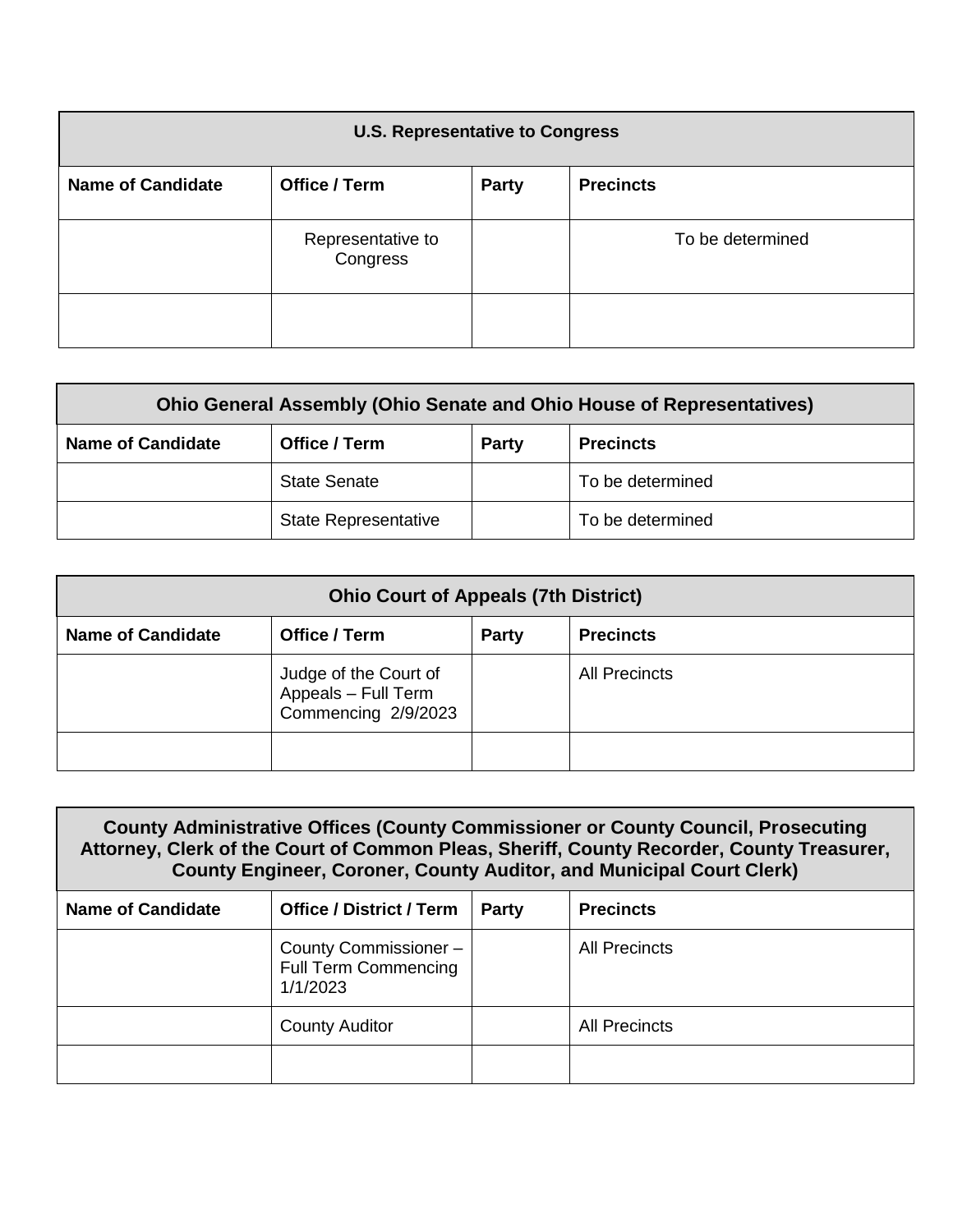| <b>County Court of Common Pleas or County Court</b> |                                                                                                     |              |                      |
|-----------------------------------------------------|-----------------------------------------------------------------------------------------------------|--------------|----------------------|
| <b>Name of Candidate</b>                            | <b>Office / Division /</b><br>Term                                                                  | <b>Party</b> | <b>Precincts</b>     |
|                                                     | Judge of the Court of<br>Common Pleas - Full<br><b>Term Commencing</b><br>1/1/2023                  |              | <b>All Precincts</b> |
|                                                     | Judge of the Court of<br>Common<br>Pleas(Juvenile Division)<br>$-$ Full Term<br>Commencing 1/2/2023 |              | <b>All Precincts</b> |

| Party Offices (State and County Central Committee) (Primary Elections Only) |                                      |              |                  |  |
|-----------------------------------------------------------------------------|--------------------------------------|--------------|------------------|--|
| <b>Name of Candidate</b>                                                    | <b>Office</b>                        | <b>Party</b> | <b>Precincts</b> |  |
|                                                                             | State Central Committee -<br>Man     | Democratic   | To be determined |  |
|                                                                             | State Central Committee -<br>Woman   | Democratic   | To be determined |  |
|                                                                             | State Central Committee -<br>Man     | Republican   | To be determined |  |
|                                                                             | State Central Committee -<br>Woman   | Republican   | To be determined |  |
|                                                                             | Member – County Central<br>Committee | Democratic   | YGN1 A           |  |
|                                                                             | Member – County Central<br>Committee | Democratic   | YGN1B            |  |
|                                                                             | Member - County Central<br>Committee | Democratic   | YGN1C            |  |
|                                                                             | Member - County Central<br>Committee | Democratic   | YGN1D            |  |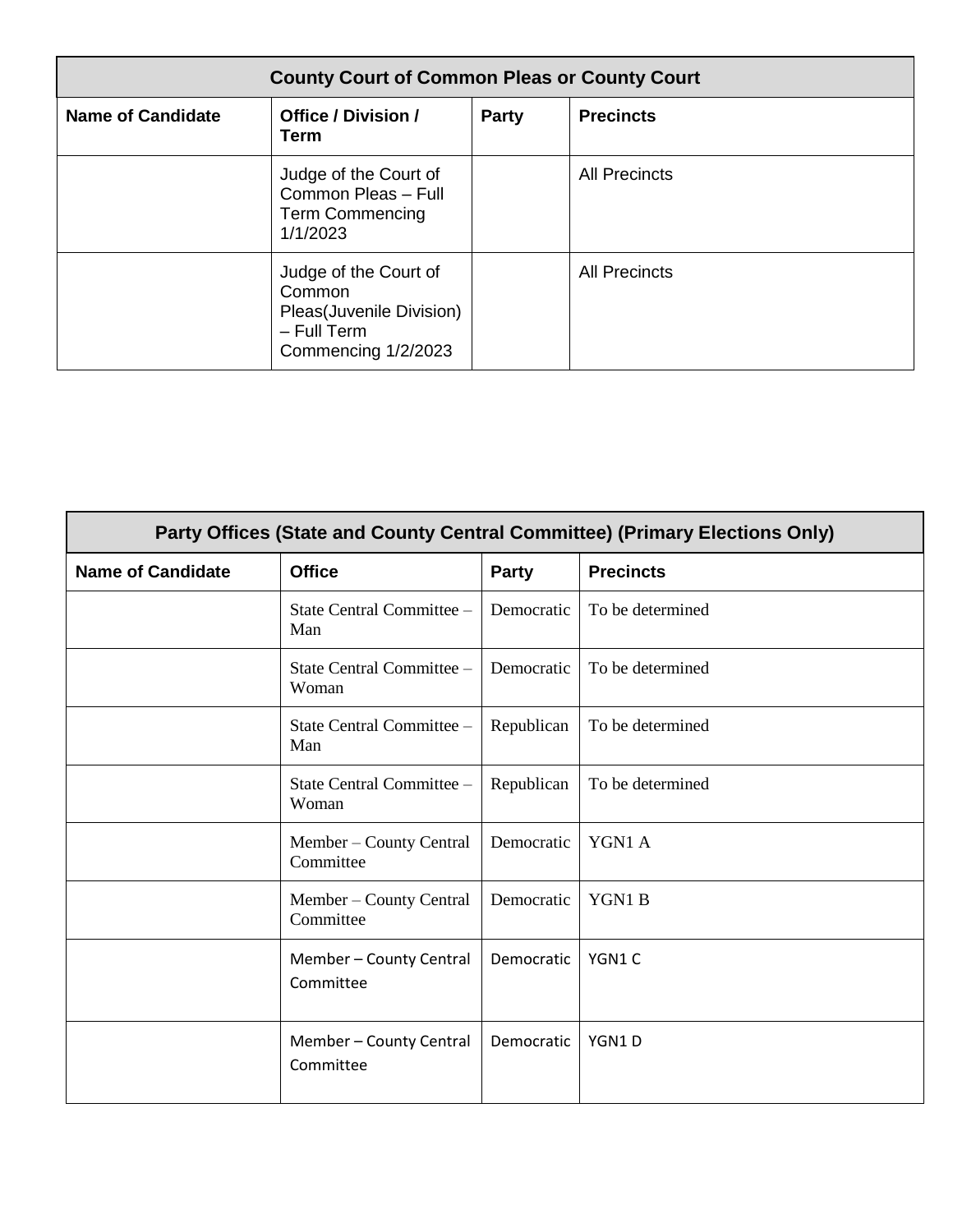| Member - County Central<br>Committee | Democratic | YGN1E  |
|--------------------------------------|------------|--------|
| Member - County Central<br>Committee | Democratic | YGN1F  |
| Member - County Central<br>Committee | Democratic | YGN2 A |
| Member - County Central<br>Committee | Democratic | YGN2B  |
| Member - County Central<br>Committee | Democratic | YGN2C  |
| Member - County Central<br>Committee | Democratic | YGN2D  |
| Member - County Central<br>Committee | Democratic | YGN2 E |
| Member - County Central<br>Committee | Democratic | YGN2F  |
| Member - County Central<br>Committee | Democratic | YGN3 A |
| Member - County Central<br>Committee | Democratic | YGN3B  |
| Member - County Central<br>Committee | Democratic | YGN3 C |
| Member - County Central<br>Committee | Democratic | YGN3D  |
| Member - County Central<br>Committee | Democratic | YGN3 E |
|                                      |            |        |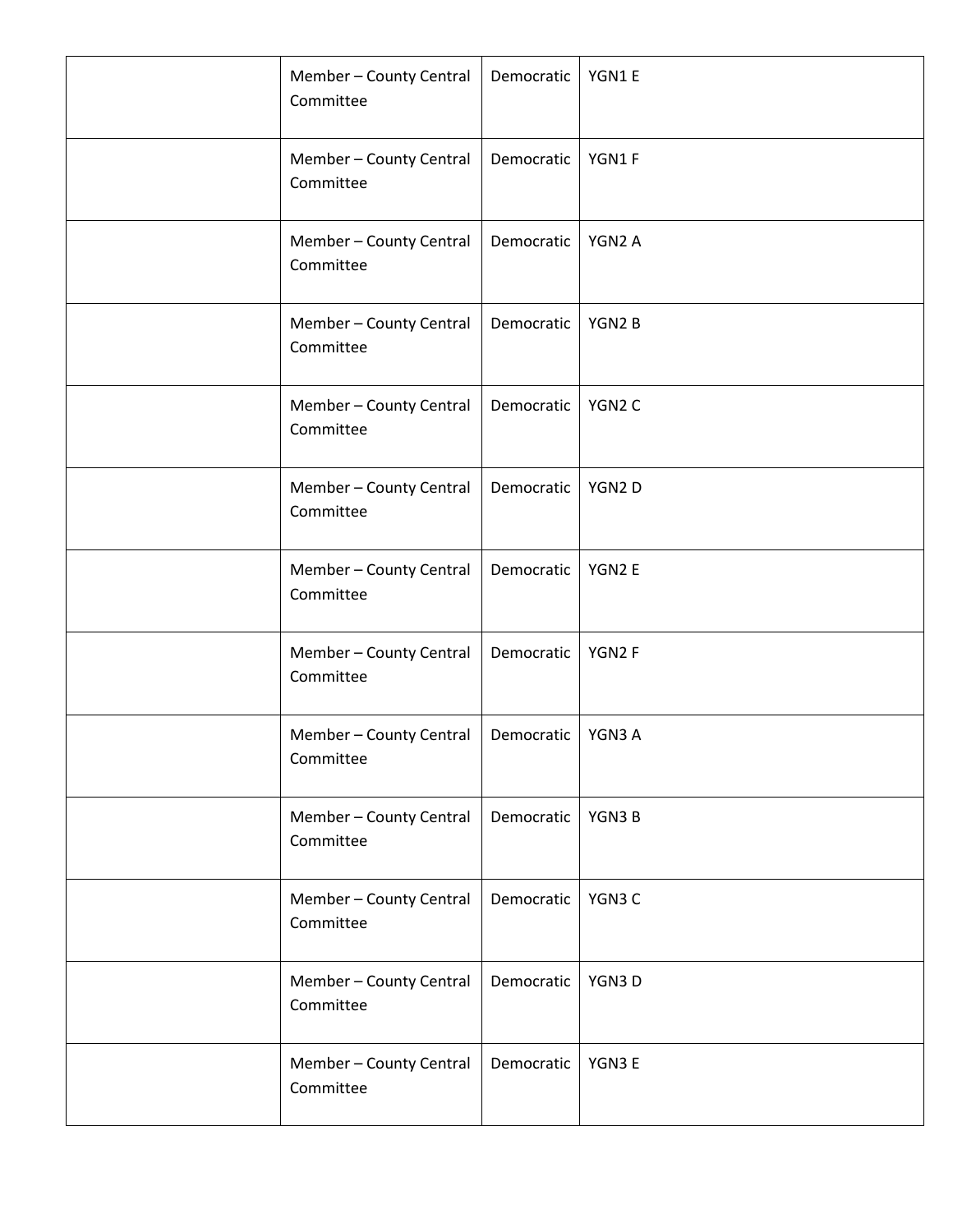| Member - County Central<br>Committee | Democratic | YGN3F  |
|--------------------------------------|------------|--------|
| Member - County Central<br>Committee | Democratic | YGN4 A |
| Member - County Central<br>Committee | Democratic | YGN4B  |
| Member - County Central<br>Committee | Democratic | YGN4 C |
| Member - County Central<br>Committee | Democratic | YGN4D  |
| Member - County Central<br>Committee | Democratic | YGN4 E |
| Member - County Central<br>Committee | Democratic | YGN4F  |
| Member - County Central<br>Committee | Democratic | YGN5 A |
| Member - County Central<br>Committee | Democratic | YGN5B  |
| Member - County Central<br>Committee | Democratic | YGN5 C |
| Member - County Central<br>Committee | Democratic | YGN5D  |
| Member - County Central<br>Committee | Democratic | YGN5E  |
| Member - County Central<br>Committee | Democratic | YGN5F  |
|                                      |            |        |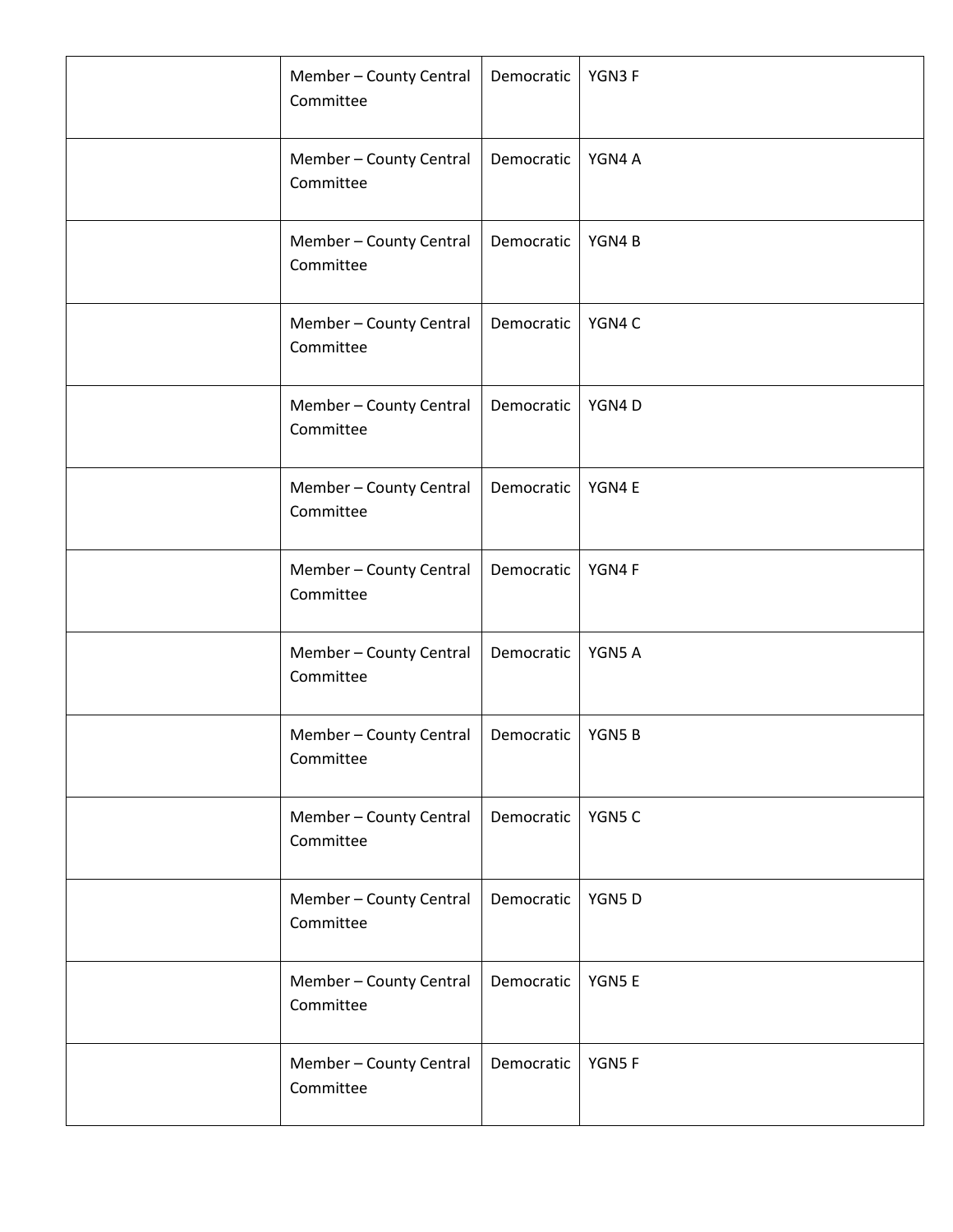| Member - County Central<br>Committee | Democratic | YGN5 G |
|--------------------------------------|------------|--------|
| Member - County Central<br>Committee | Democratic | YGN6A  |
| Member - County Central<br>Committee | Democratic | YGN6B  |
| Member - County Central<br>Committee | Democratic | YGN6C  |
| Member - County Central<br>Committee | Democratic | YGN6D  |
| Member - County Central<br>Committee | Democratic | YGN6E  |
| Member - County Central<br>Committee | Democratic | YGN6F  |
| Member - County Central<br>Committee | Democratic | YGN6 G |
| Member - County Central<br>Committee | Democratic | YGN7 A |
| Member - County Central<br>Committee | Democratic | YGN7B  |
| Member - County Central<br>Committee | Democratic | YGN7 C |
| Member - County Central<br>Committee | Democratic | YGN7D  |
| Member - County Central<br>Committee | Democratic | YGN7E  |
|                                      |            |        |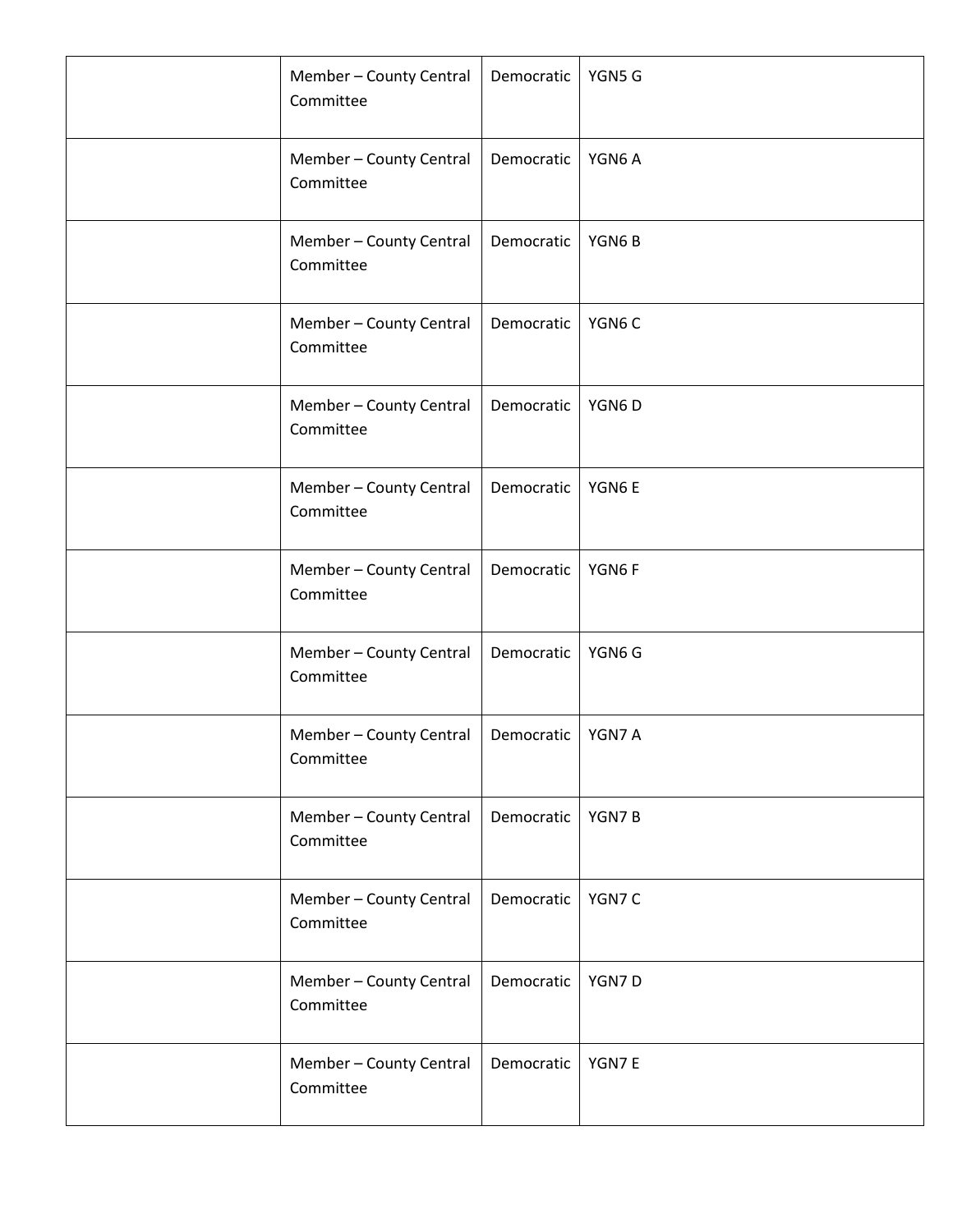| Member - County Central<br>Committee | Democratic | YGN7F              |
|--------------------------------------|------------|--------------------|
| Member - County Central<br>Committee | Democratic | YGN7 G             |
| Member - County Central<br>Committee | Democratic | CMP1 A             |
| Member - County Central<br>Committee | Democratic | CMP1B              |
| Member - County Central<br>Committee | Democratic | CMP <sub>2</sub> A |
| Member - County Central<br>Committee | Democratic | CMP <sub>2</sub> B |
| Member - County Central<br>Committee | Democratic | CMP <sub>2</sub> C |
| Member - County Central<br>Committee | Democratic | CMP3 A             |
| Member - County Central<br>Committee | Democratic | CMP3 B             |
| Member - County Central<br>Committee | Democratic | CMP4 A             |
| Member - County Central<br>Committee | Democratic | CMP4B              |
| Member - County Central<br>Committee | Democratic | STR1 A             |
| Member - County Central<br>Committee | Democratic | STR1B              |
|                                      |            |                    |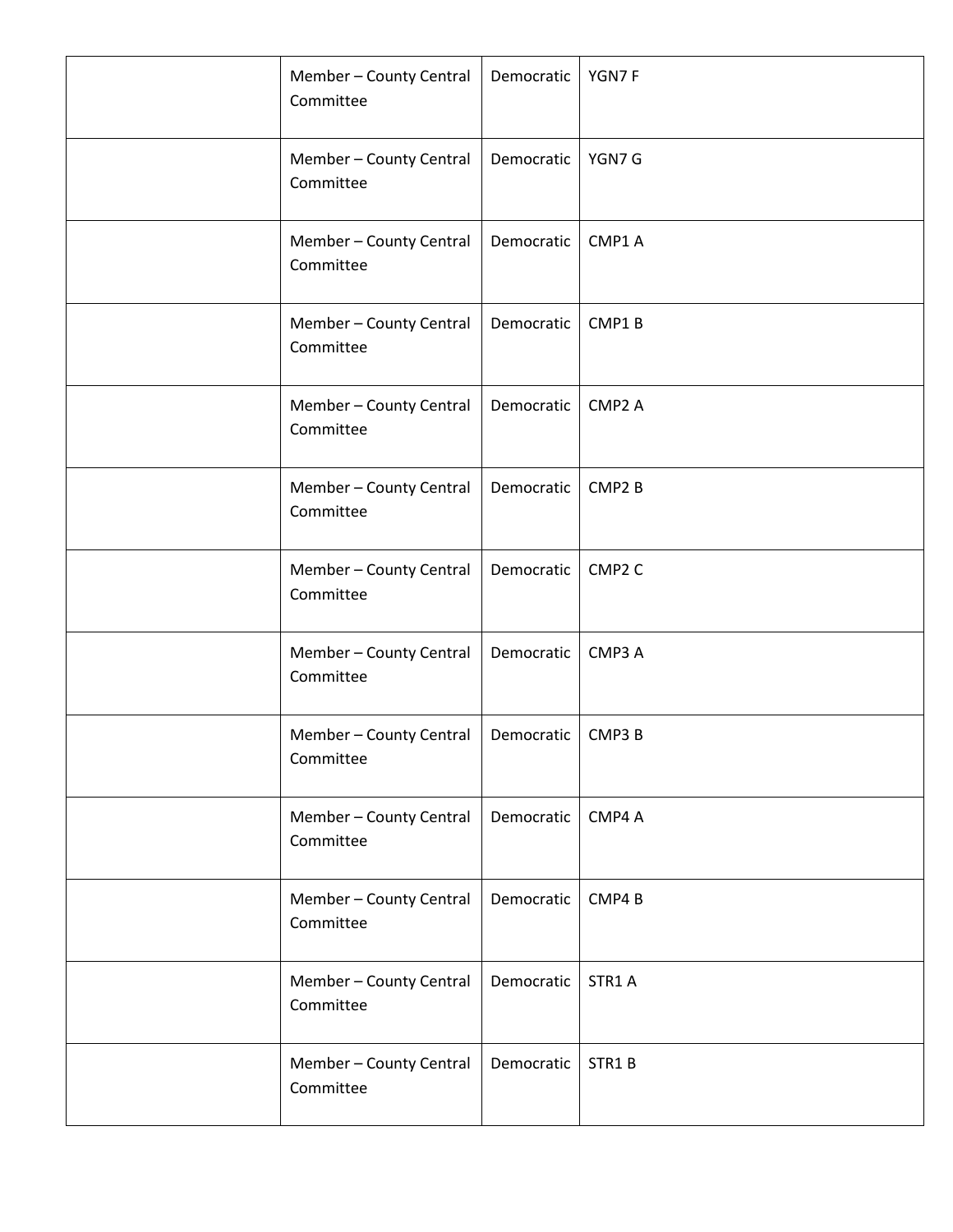| Member - County Central<br>Committee | Democratic | STR1C              |
|--------------------------------------|------------|--------------------|
| Member - County Central<br>Committee | Democratic | STR <sub>2</sub> A |
| Member - County Central<br>Committee | Democratic | STR <sub>2</sub> B |
| Member - County Central<br>Committee | Democratic | STR <sub>2</sub> C |
| Member - County Central<br>Committee | Democratic | STR <sub>3</sub> A |
| Member - County Central<br>Committee | Democratic | STR <sub>3</sub> B |
| Member - County Central<br>Committee | Democratic | STR <sub>3</sub> C |
| Member - County Central<br>Committee | Democratic | STR4 A             |
| Member - County Central<br>Committee | Democratic | STR4B              |
| Member - County Central<br>Committee | Democratic | STR4 C             |
| Member - County Central<br>Committee | Democratic | CNF 1              |
| Member - County Central<br>Committee | Democratic | CNF <sub>2</sub>   |
| Member - County Central<br>Committee | Democratic | CNF <sub>3</sub>   |
|                                      |            |                    |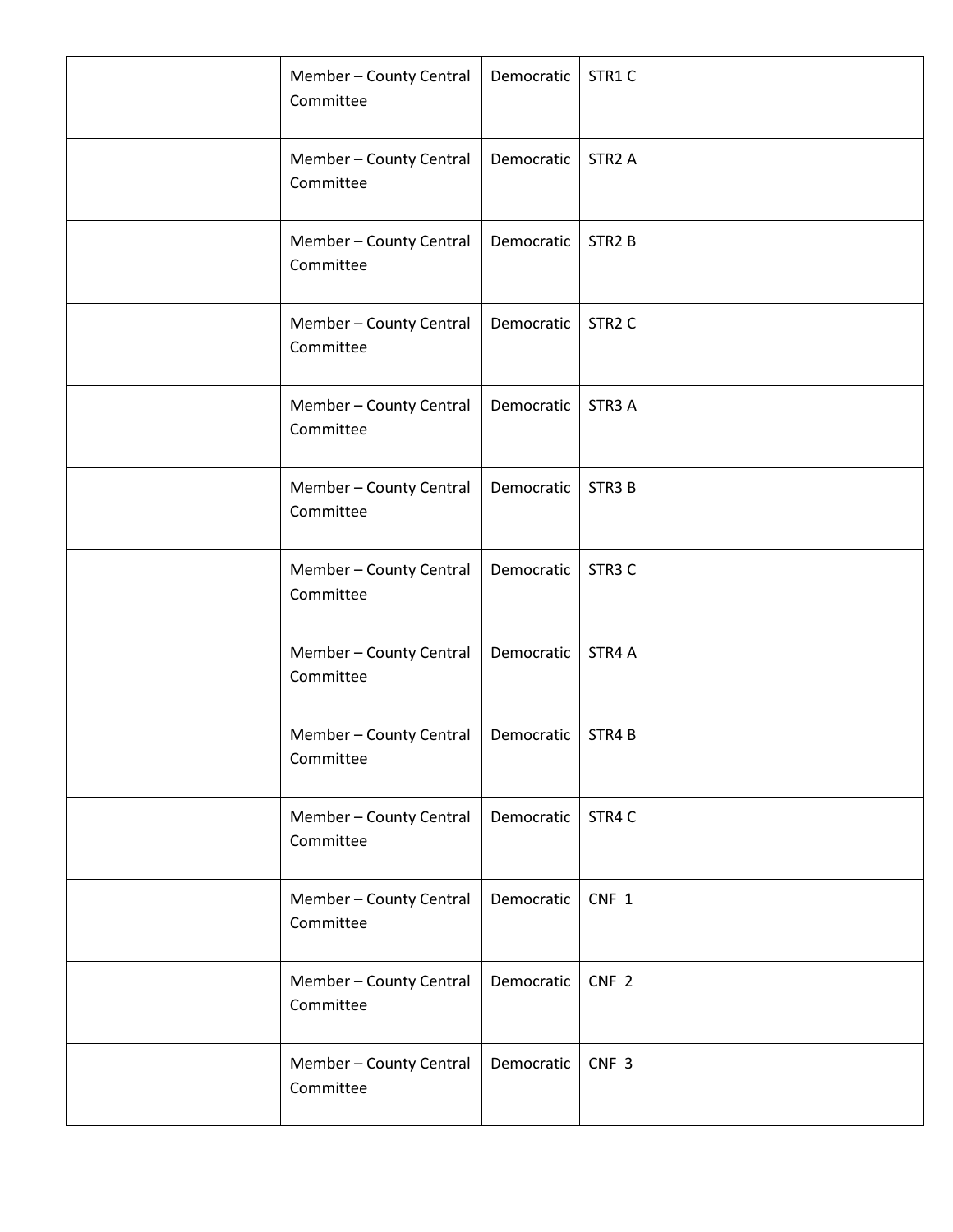| Member - County Central<br>Committee | Democratic | CNF <sub>4</sub> |
|--------------------------------------|------------|------------------|
| Member - County Central<br>Committee | Democratic | CNF <sub>5</sub> |
| Member - County Central<br>Committee | Democratic | CNF <sub>6</sub> |
| Member - County Central<br>Committee | Democratic | CNF 7            |
| Member - County Central<br>Committee | Democratic | CNF <sub>8</sub> |
| Member - County Central<br>Committee | Democratic | AUS <sub>1</sub> |
| Member - County Central<br>Committee | Democratic | AUS <sub>2</sub> |
| Member - County Central<br>Committee | Democratic | AUS <sub>3</sub> |
| Member - County Central<br>Committee | Democratic | AUS 4            |
| Member - County Central<br>Committee | Democratic | AUS <sub>5</sub> |
| Member - County Central<br>Committee | Democratic | AUS 6            |
| Member - County Central<br>Committee | Democratic | AUS <sub>7</sub> |
| Member - County Central<br>Committee | Democratic | AUS <sub>8</sub> |
|                                      |            |                  |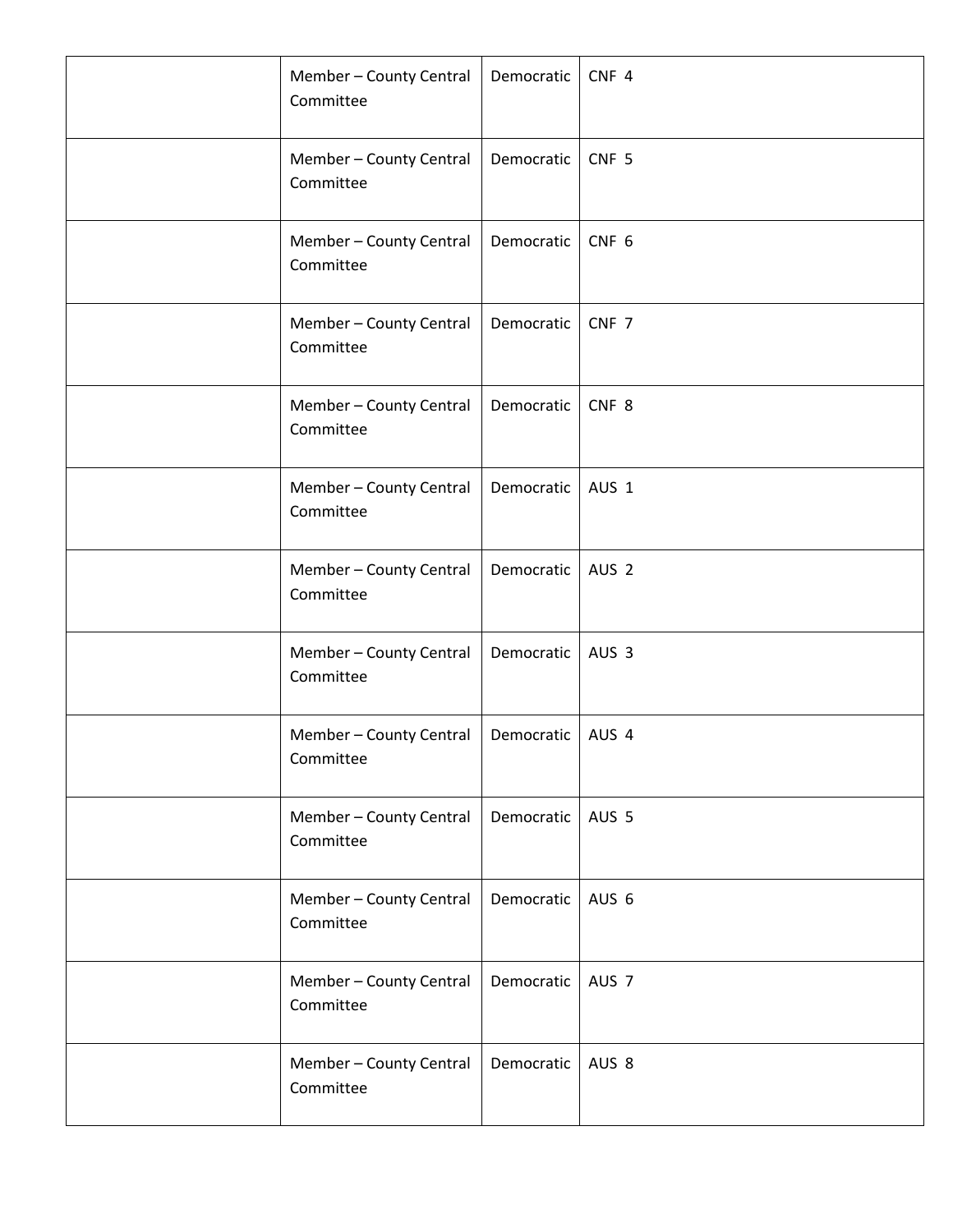| Member - County Central<br>Committee | Democratic | AUS <sub>9</sub> |
|--------------------------------------|------------|------------------|
| Member - County Central<br>Committee | Democratic | <b>AUS 10</b>    |
| Member - County Central<br>Committee | Democratic | <b>AUS 11</b>    |
| Member - County Central<br>Committee | Democratic | <b>AUS 12</b>    |
| Member - County Central<br>Committee | Democratic | <b>AUS 13</b>    |
| Member - County Central<br>Committee | Democratic | <b>AUS 14</b>    |
| Member - County Central<br>Committee | Democratic | <b>AUS 15</b>    |
| Member - County Central<br>Committee | Democratic | <b>AUS 16</b>    |
| Member - County Central<br>Committee | Democratic | <b>AUS 17</b>    |
| Member - County Central<br>Committee | Democratic | <b>AUS 18</b>    |
| Member - County Central<br>Committee | Democratic | <b>AUS 19</b>    |
| Member - County Central<br>Committee | Democratic | <b>AUS 20</b>    |
| Member - County Central<br>Committee | Democratic | <b>AUS 21</b>    |
|                                      |            |                  |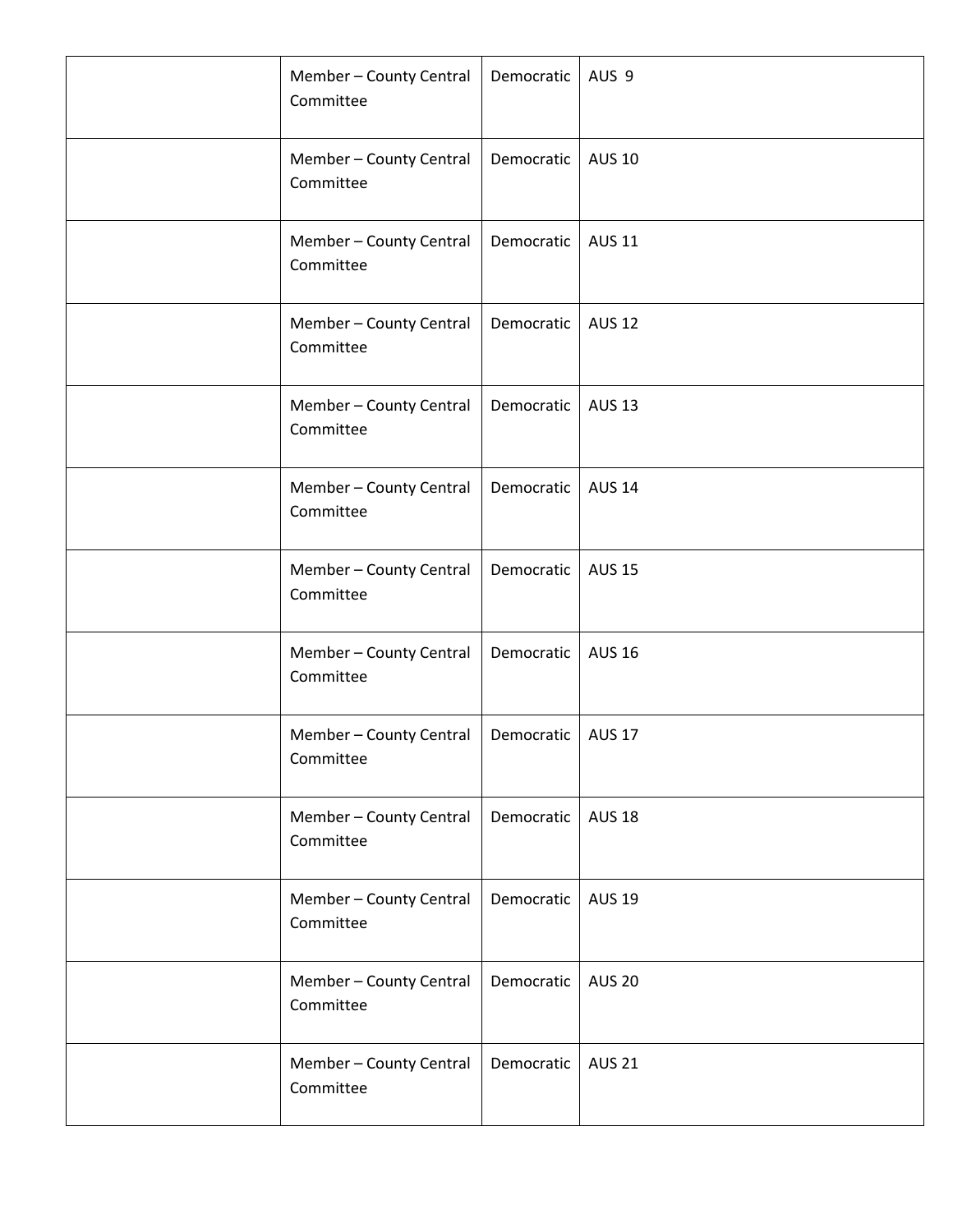| Member - County Central<br>Committee | Democratic | <b>AUS 22</b> |
|--------------------------------------|------------|---------------|
| Member - County Central<br>Committee | Democratic | <b>AUS 23</b> |
| Member - County Central<br>Committee | Democratic | <b>AUS 24</b> |
| Member - County Central<br>Committee | Democratic | <b>AUS 25</b> |
| Member - County Central<br>Committee | Democratic | <b>AUS 26</b> |
| Member - County Central<br>Committee | Democratic | <b>AUS 27</b> |
| Member - County Central<br>Committee | Democratic | <b>AUS 28</b> |
| Member - County Central<br>Committee | Democratic | <b>AUS 29</b> |
| Member - County Central<br>Committee | Democratic | <b>AUS 30</b> |
| Member - County Central<br>Committee | Democratic | <b>AUS 31</b> |
| Member - County Central<br>Committee | Democratic | <b>AUS 32</b> |
| Member - County Central<br>Committee | Democratic | <b>AUS 33</b> |
| Member - County Central<br>Committee | Democratic | BDM 1         |
|                                      |            |               |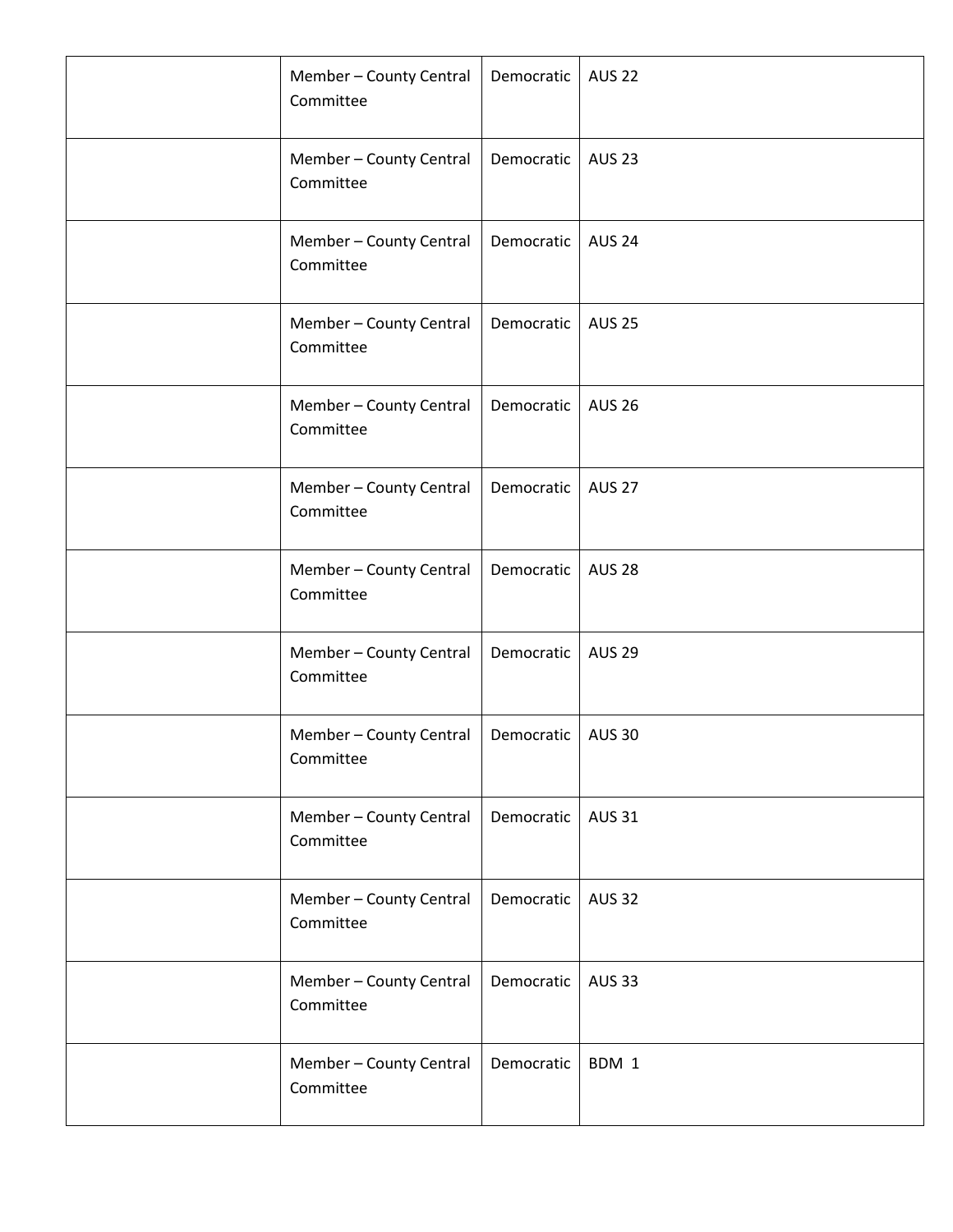| Member - County Central<br>Committee | Democratic | BDM 2         |
|--------------------------------------|------------|---------------|
| Member - County Central<br>Committee | Democratic | BDM 3         |
| Member - County Central<br>Committee | Democratic | BDM 4         |
| Member - County Central<br>Committee | Democratic | BDM 5         |
| Member - County Central<br>Committee | Democratic | BDM 6         |
| Member - County Central<br>Committee | Democratic | BDM 7         |
| Member - County Central<br>Committee | Democratic | BDM 8         |
| Member - County Central<br>Committee | Democratic | BDM 9         |
| Member - County Central<br>Committee | Democratic | <b>BDM 10</b> |
| Member - County Central<br>Committee | Democratic | <b>BDM11</b>  |
| Member - County Central<br>Committee | Democratic | <b>BDM 12</b> |
| Member - County Central<br>Committee | Democratic | <b>BDM 13</b> |
| Member - County Central<br>Committee | Democratic | <b>BDM 14</b> |
|                                      |            |               |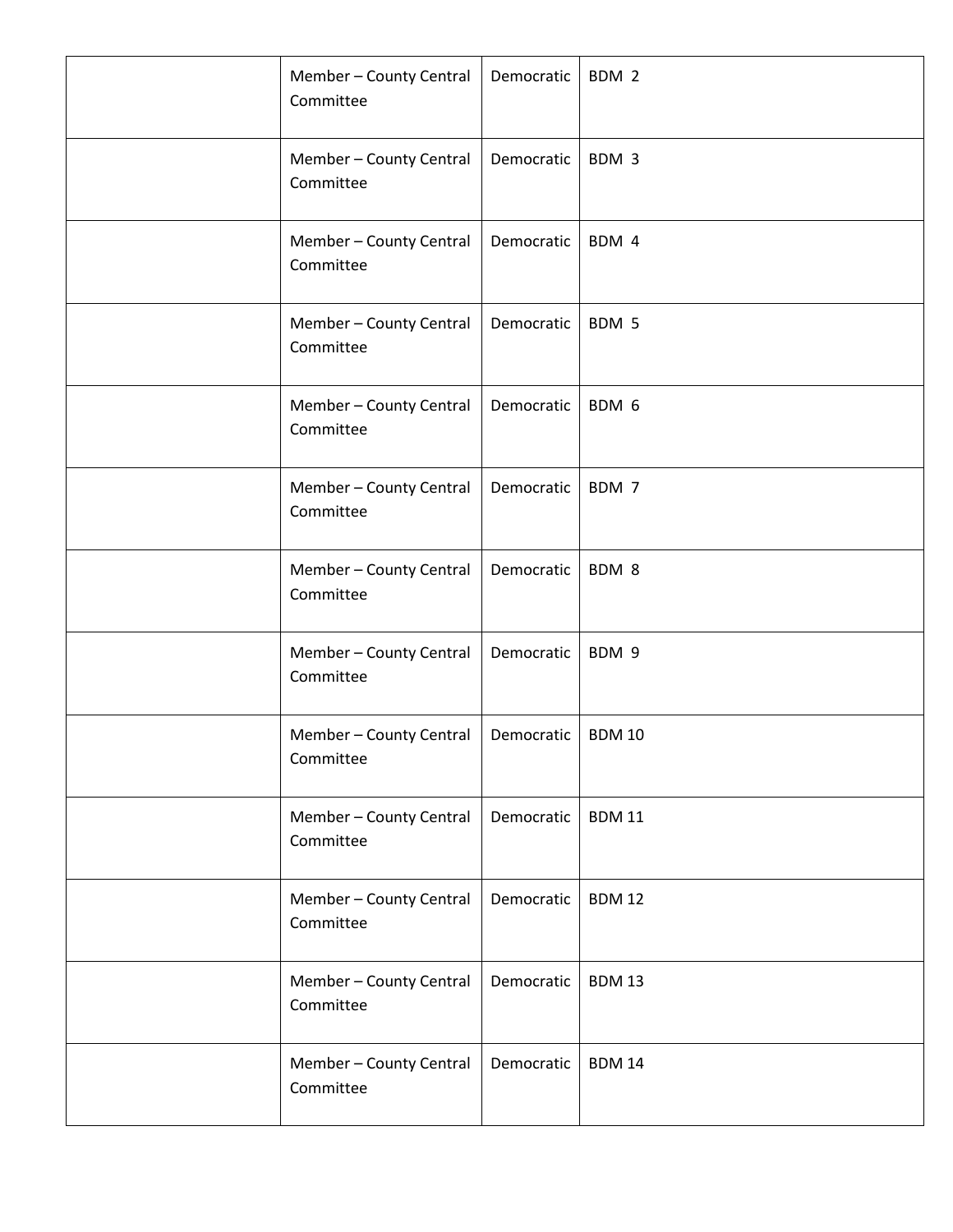| Member - County Central<br>Committee | Democratic | <b>BDM 15</b> |
|--------------------------------------|------------|---------------|
| Member - County Central<br>Committee | Democratic | <b>BDM 16</b> |
| Member - County Central<br>Committee | Democratic | <b>BDM 17</b> |
| Member - County Central<br>Committee | Democratic | <b>BDM18</b>  |
| Member - County Central<br>Committee | Democratic | <b>BDM 19</b> |
| Member - County Central<br>Committee | Democratic | <b>BDM 20</b> |
| Member - County Central<br>Committee | Democratic | <b>BDM 21</b> |
| Member - County Central<br>Committee | Democratic | <b>BDM 22</b> |
| Member - County Central<br>Committee | Democratic | <b>BDM 23</b> |
| Member - County Central<br>Committee | Democratic | <b>BDM 24</b> |
| Member - County Central<br>Committee | Democratic | <b>BDM 25</b> |
| Member - County Central<br>Committee | Democratic | <b>BDM 26</b> |
| Member - County Central<br>Committee | Democratic | <b>BDM 27</b> |
|                                      |            |               |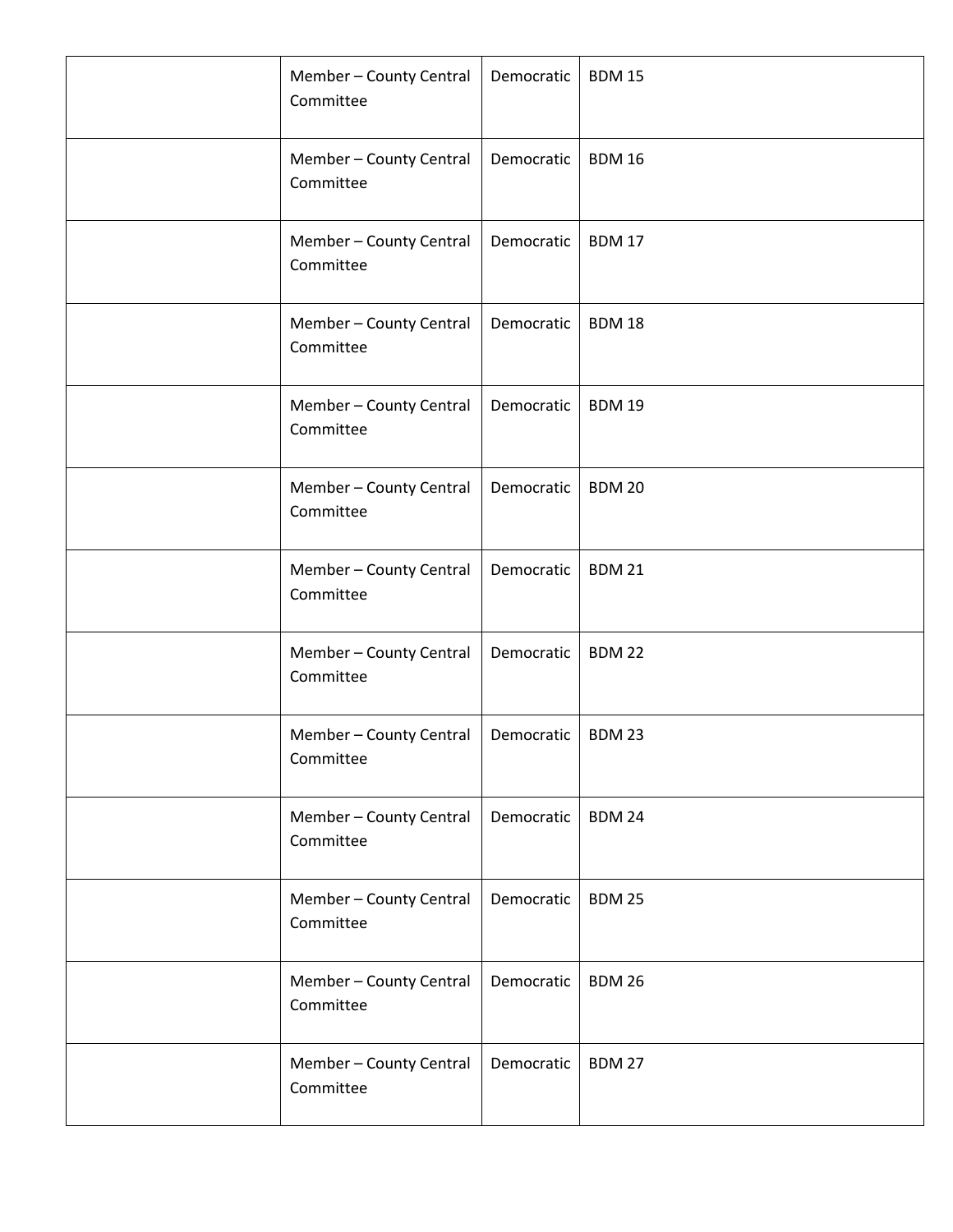| Member - County Central<br>Committee | Democratic | <b>BDM 28</b>    |
|--------------------------------------|------------|------------------|
| Member - County Central<br>Committee | Democratic | <b>BDM 29</b>    |
| Member - County Central<br>Committee | Democratic | <b>BDM30</b>     |
| Member - County Central<br>Committee | Democratic | <b>BDM31</b>     |
| Member - County Central<br>Committee | Democratic | <b>BDM32</b>     |
| Member - County Central<br>Committee | Democratic | <b>BDM33</b>     |
| Member - County Central<br>Committee | Democratic | <b>BDM34</b>     |
| Member - County Central<br>Committee | Democratic | <b>BDM 35</b>    |
| Member - County Central<br>Committee | Democratic | <b>BDM36</b>     |
| Member - County Central<br>Committee | Democratic | <b>BDM37</b>     |
| Member - County Central<br>Committee | Democratic | BVT 1            |
| Member - County Central<br>Committee | Democratic | BVT <sub>2</sub> |
| Member - County Central<br>Committee | Democratic | BVT 3            |
|                                      |            |                  |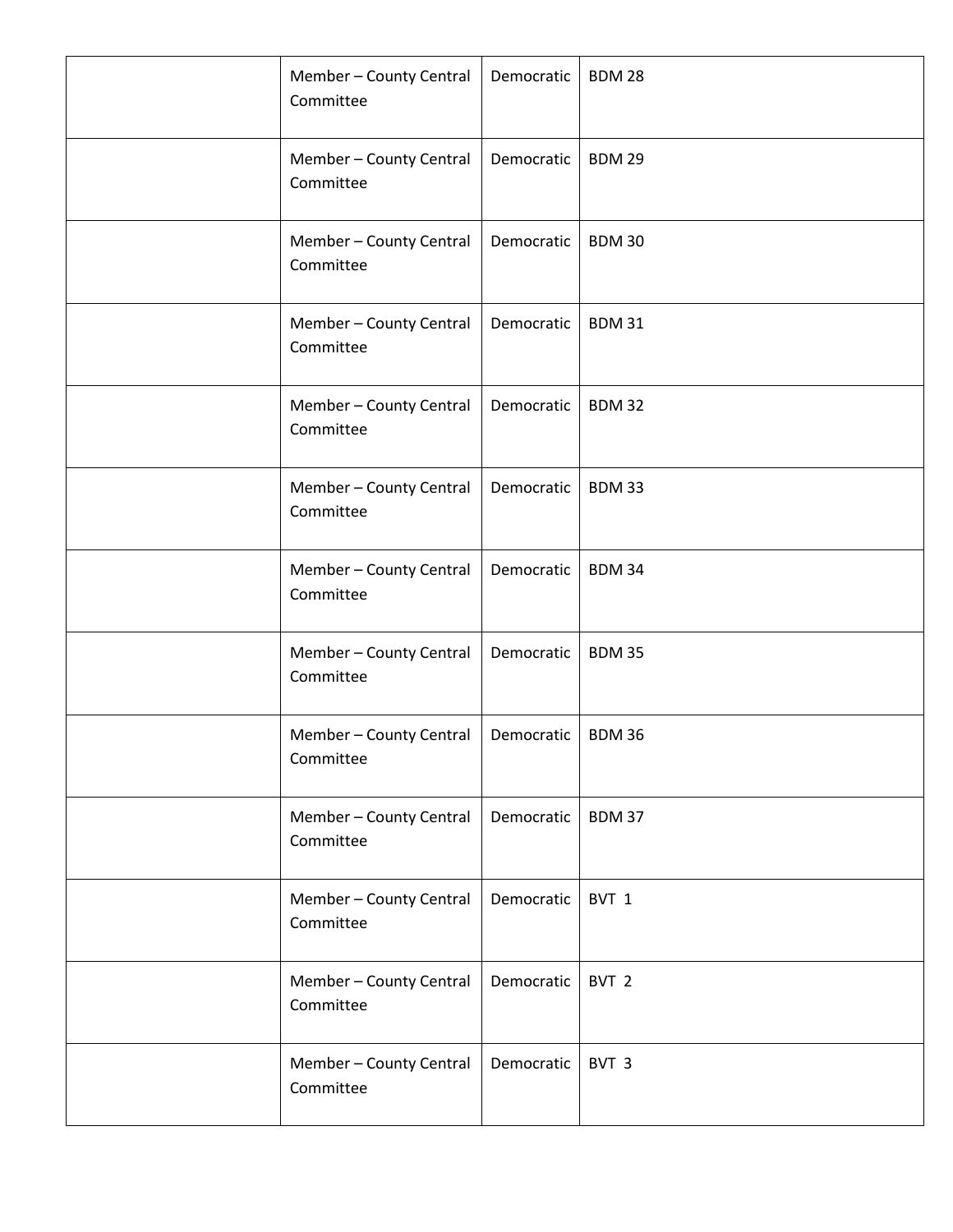| Member - County Central<br>Committee | Democratic | BVT 4            |
|--------------------------------------|------------|------------------|
| Member - County Central<br>Committee | Democratic | BVT 5            |
| Member - County Central<br>Committee | Democratic | BVT 6            |
| Member - County Central<br>Committee | Democratic | BVT 7            |
| Member - County Central<br>Committee | Democratic | BRT 1            |
| Member - County Central<br>Committee | Democratic | BRT <sub>2</sub> |
| Member - County Central<br>Committee | Democratic | CNT 1            |
| Member - County Central<br>Committee | Democratic | CNT <sub>2</sub> |
| Member - County Central<br>Committee | Democratic | CNT <sub>3</sub> |
| Member - County Central<br>Committee | Democratic | CNT 4            |
| Member - County Central<br>Committee | Democratic | CNT <sub>5</sub> |
| Member - County Central<br>Committee | Democratic | CNT <sub>6</sub> |
| Member - County Central<br>Committee | Democratic | CNT <sub>7</sub> |
|                                      |            |                  |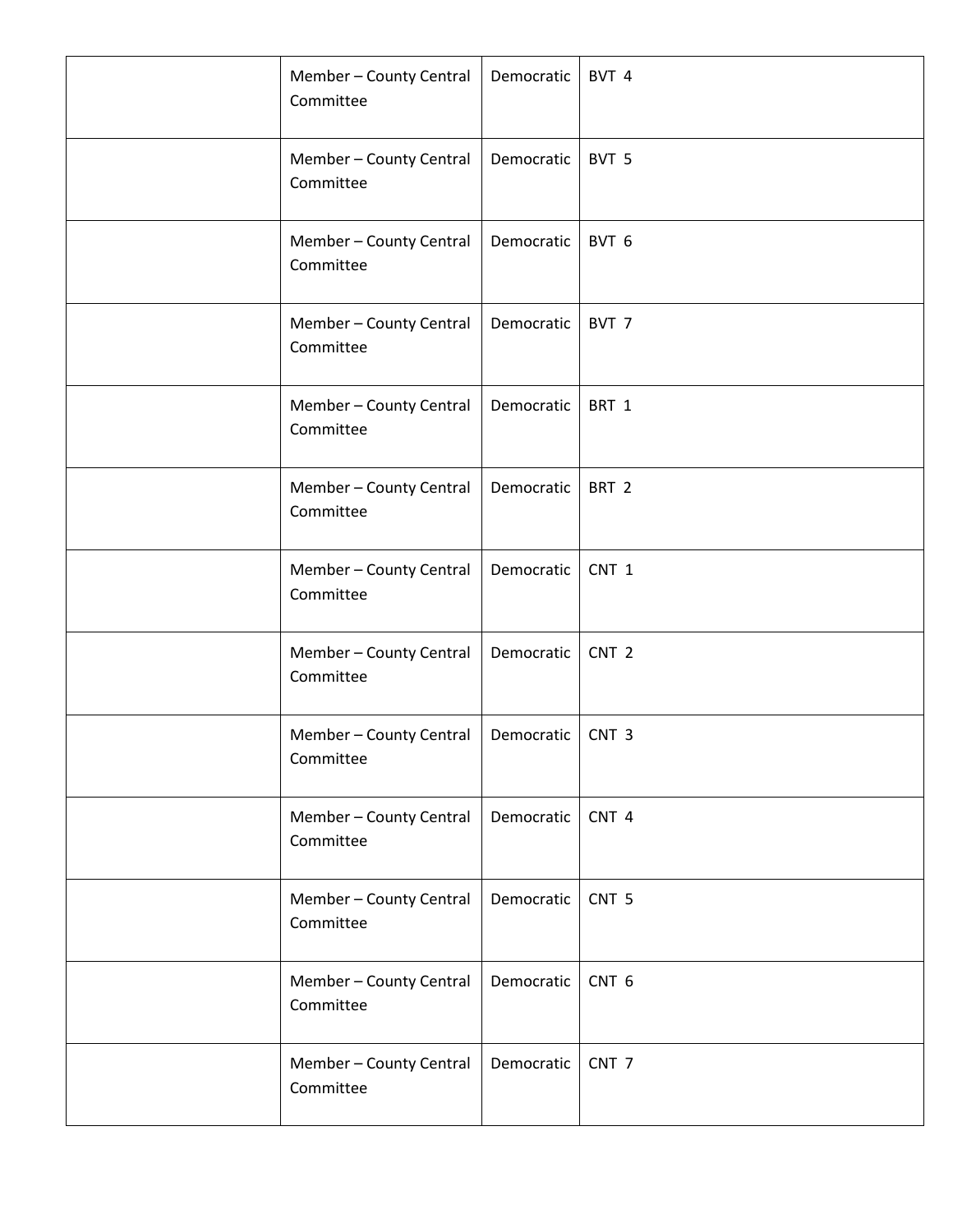| Member - County Central<br>Committee | Democratic | CNT <sub>8</sub> |
|--------------------------------------|------------|------------------|
| Member - County Central<br>Committee | Democratic | COT 1            |
| Member - County Central<br>Committee | Democratic | COT <sub>2</sub> |
| Member - County Central<br>Committee | Democratic | ELT <sub>1</sub> |
| Member - County Central<br>Committee | Democratic | ELT <sub>2</sub> |
| Member - County Central<br>Committee | Democratic | GOT 1            |
| Member - County Central<br>Committee | Democratic | GOT 2            |
| Member - County Central<br>Committee | Democratic | GOT 3            |
| Member - County Central<br>Committee | Democratic | GRT 1            |
| Member - County Central<br>Committee | Democratic | GRT 2            |
| Member - County Central<br>Committee | Democratic | GRT 3            |
| Member - County Central<br>Committee | Democratic | JKT 1            |
| Member - County Central<br>Committee | Democratic | JKT <sub>2</sub> |
|                                      |            |                  |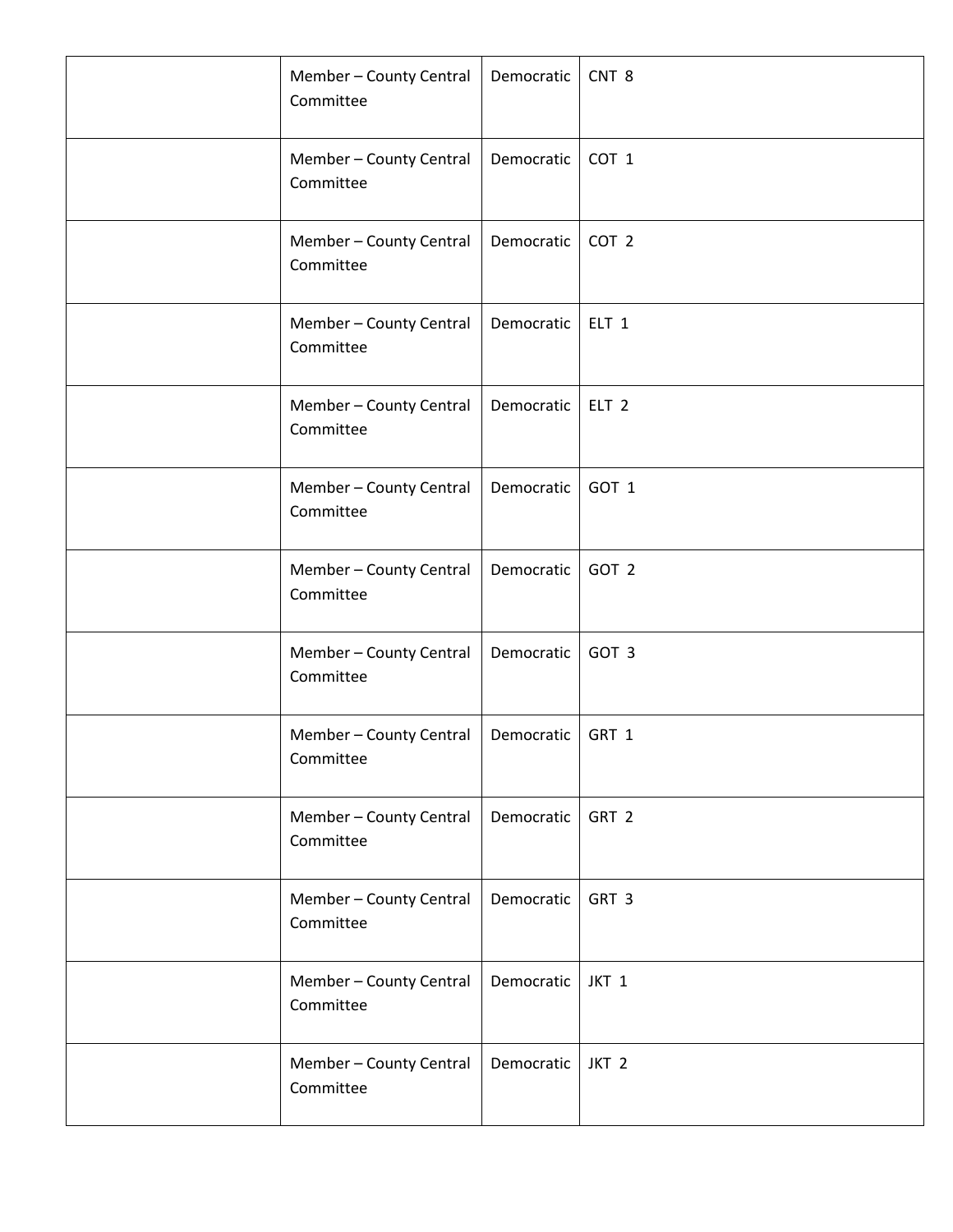| Member - County Central<br>Committee | Democratic | MLT 1            |
|--------------------------------------|------------|------------------|
| Member - County Central<br>Committee | Democratic | MLT <sub>2</sub> |
| Member - County Central<br>Committee | Democratic | POT <sub>1</sub> |
| Member - County Central<br>Committee | Democratic | POT <sub>2</sub> |
| Member - County Central<br>Committee | Democratic | POT <sub>3</sub> |
| Member - County Central<br>Committee | Democratic | POT 4            |
| Member - County Central<br>Committee | Democratic | POT <sub>5</sub> |
| Member - County Central<br>Committee | Democratic | POT <sub>6</sub> |
| Member - County Central<br>Committee | Democratic | POT <sub>7</sub> |
| Member - County Central<br>Committee | Democratic | POT 8            |
| Member - County Central<br>Committee | Democratic | POT <sub>9</sub> |
| Member - County Central<br>Committee | Democratic | <b>POT 10</b>    |
| Member - County Central<br>Committee | Democratic | <b>POT 11</b>    |
|                                      |            |                  |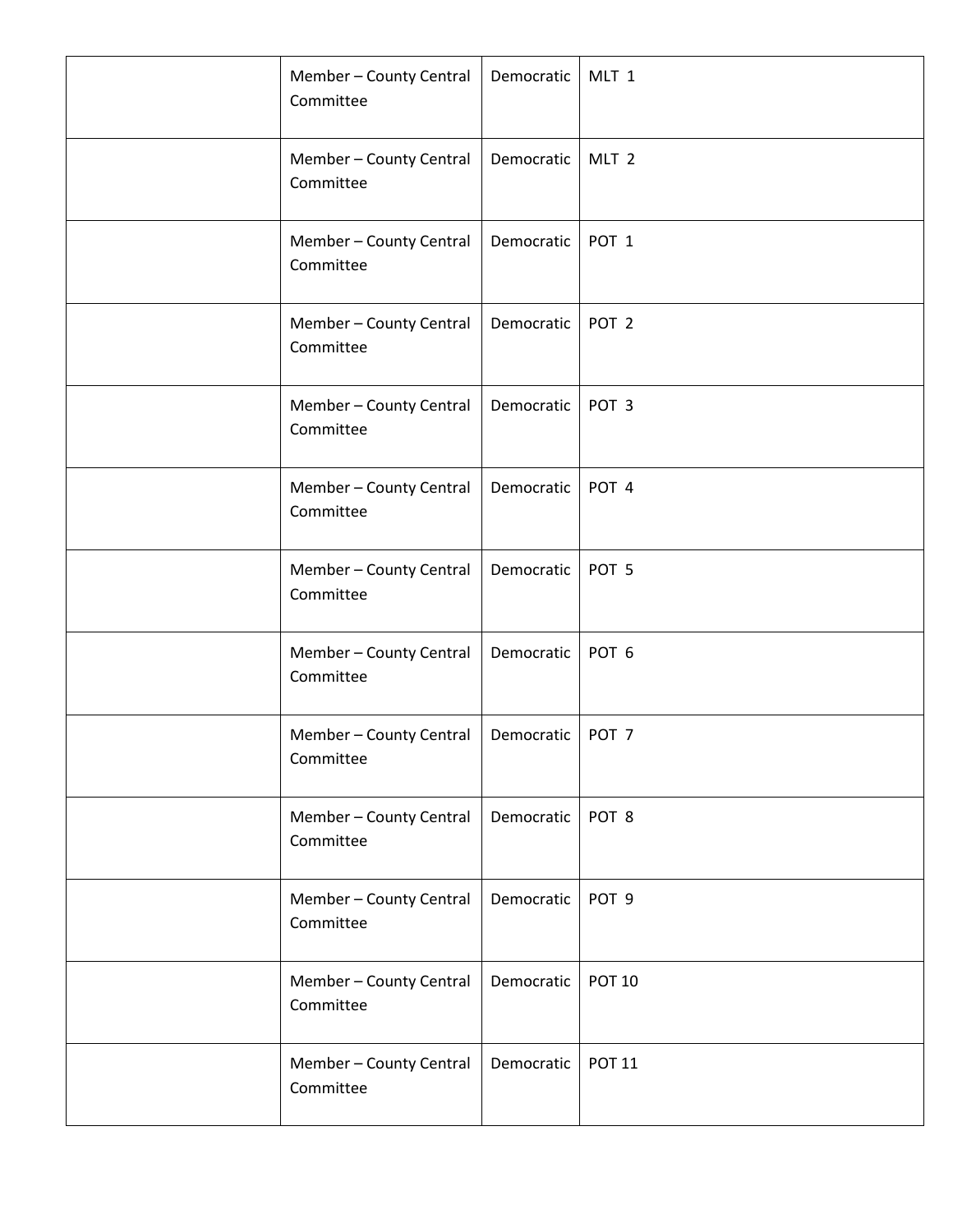| Member - County Central<br>Committee | Democratic | <b>POT 12</b>    |
|--------------------------------------|------------|------------------|
| Member - County Central<br>Committee | Democratic | <b>POT 13</b>    |
| Member - County Central<br>Committee | Democratic | SMT 1            |
| Member - County Central<br>Committee | Democratic | SMT <sub>2</sub> |
| Member - County Central<br>Committee | Democratic | SMT <sub>3</sub> |
| Member - County Central<br>Committee | Democratic | SMT 4            |
| Member - County Central<br>Committee | Democratic | SPT <sub>1</sub> |
| Member - County Central<br>Committee | Democratic | SPT <sub>2</sub> |
| Member - County Central<br>Committee | Democratic | SPT <sub>3</sub> |
| Member - County Central<br>Committee | Democratic | SPT 4            |
| Member - County Central<br>Committee | Democratic | SPT <sub>5</sub> |
| Member - County Central<br>Committee | Democratic | SPT 6            |
| Member - County Central<br>Committee | Democratic | BLV 1            |
|                                      |            |                  |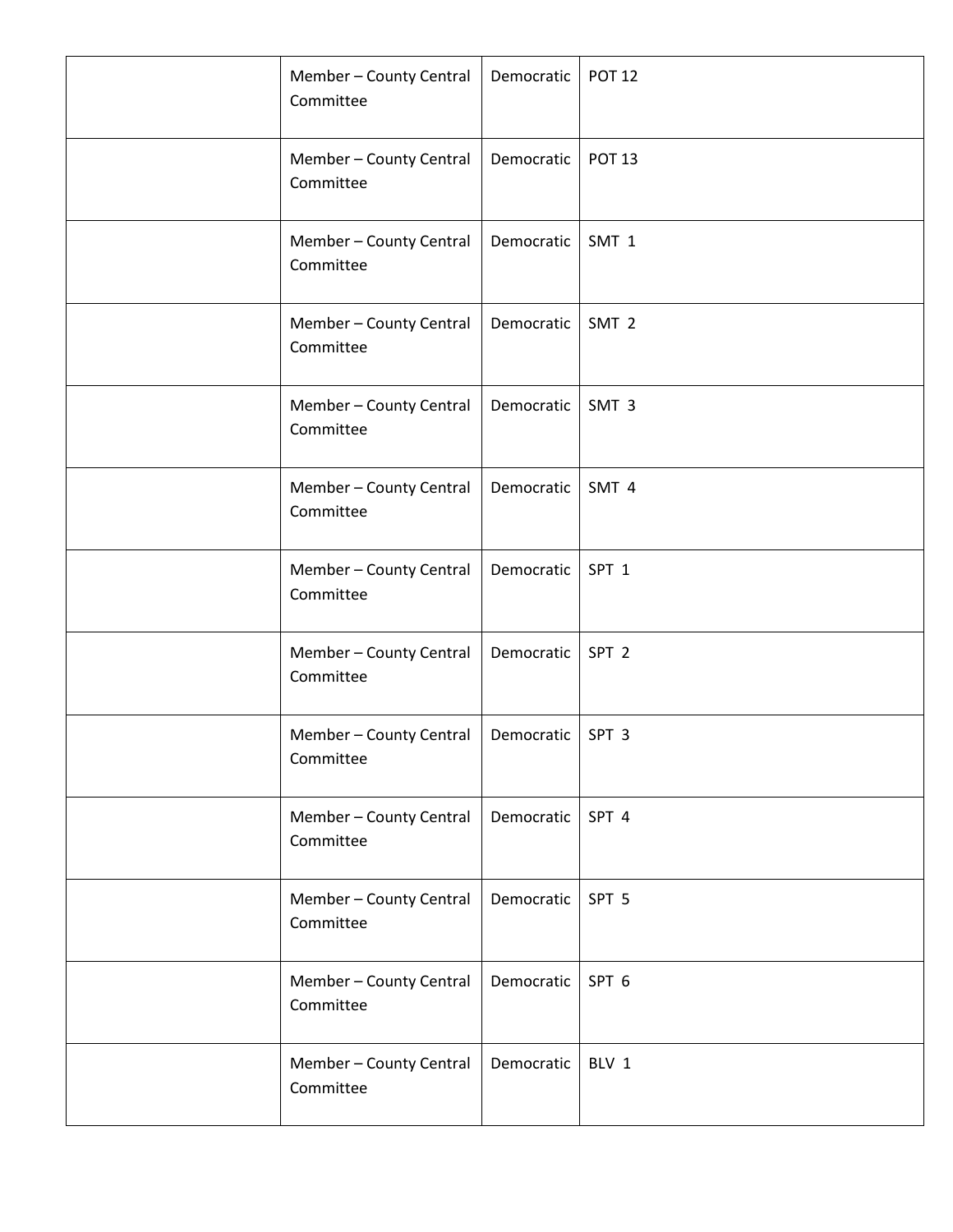| Member - County Central<br>Committee | Democratic | CBV 1            |
|--------------------------------------|------------|------------------|
| Member - County Central<br>Committee | Democratic | LWL 1            |
| Member - County Central<br>Committee | Democratic | LWL 2            |
| Member - County Central<br>Committee | Democratic | NMV <sub>1</sub> |
| Member - County Central<br>Committee | Democratic | NMV <sub>2</sub> |
| Member - County Central<br>Committee | Democratic | POV <sub>1</sub> |
| Member - County Central<br>Committee | Democratic | POV <sub>2</sub> |
| Member - County Central<br>Committee | Democratic | POV <sub>3</sub> |
| Member - County Central<br>Committee | Democratic | WNV 1            |
| Member - County Central<br>Committee | Democratic | SBV 1            |
| Member - County Central<br>Committee | Democratic | SBV <sub>2</sub> |
| Member - County Central<br>Committee | Democratic | SBV 3            |
| Member - County Central<br>Committee | Democratic | SBV 4            |
|                                      |            |                  |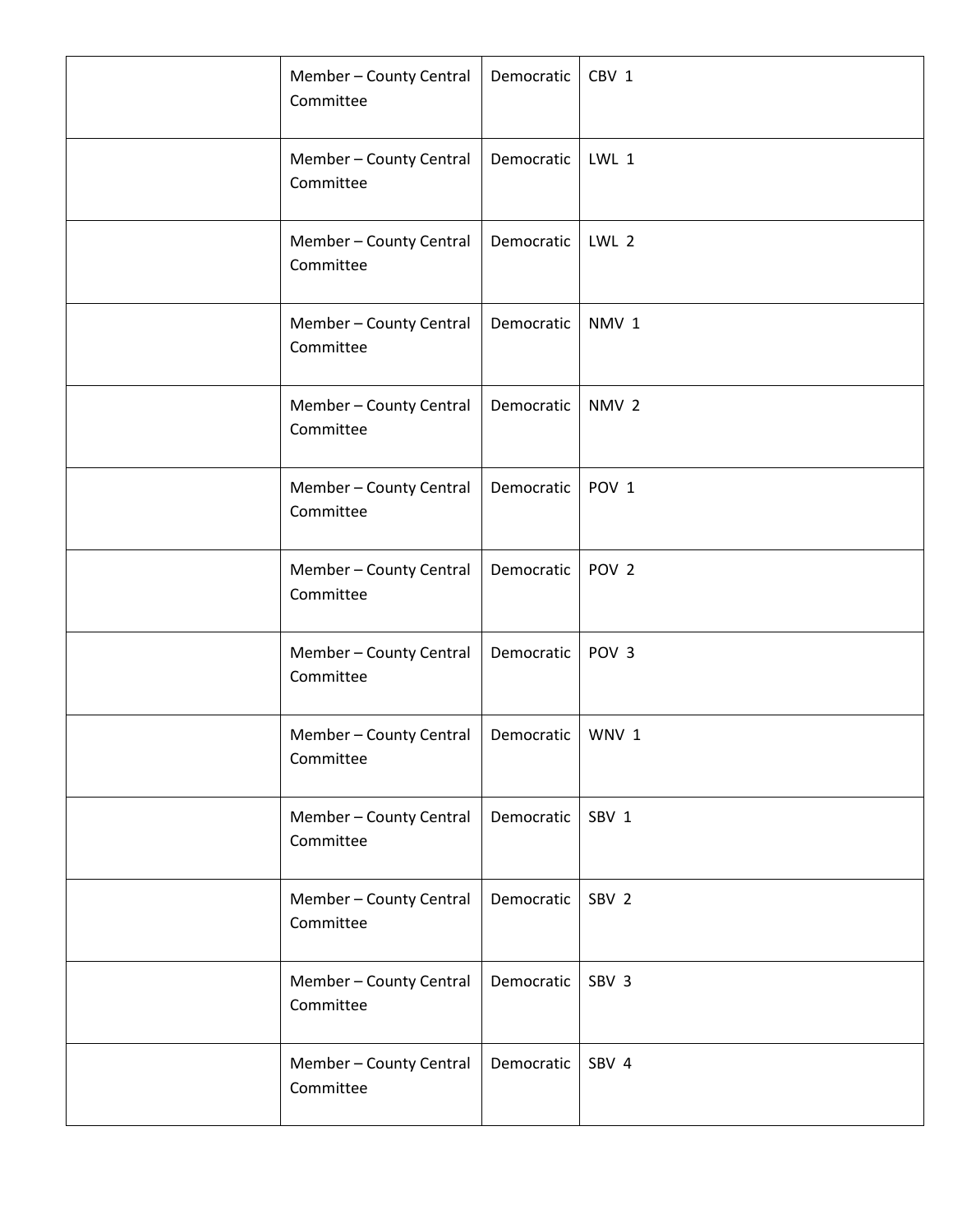| Member - County Central<br>Committee | Republican | YGN1 A |
|--------------------------------------|------------|--------|
| Member - County Central<br>Committee | Republican | YGN1B  |
| Member - County Central<br>Committee | Republican | YGN1C  |
| Member - County Central<br>Committee | Republican | YGN1D  |
| Member - County Central<br>Committee | Republican | YGN1E  |
| Member - County Central<br>Committee | Republican | YGN1F  |
| Member - County Central<br>Committee | Republican | YGN2 A |
| Member - County Central<br>Committee | Republican | YGN2B  |
| Member - County Central<br>Committee | Republican | YGN2 C |
| Member - County Central<br>Committee | Republican | YGN2D  |
| Member - County Central<br>Committee | Republican | YGN2 E |
| Member - County Central<br>Committee | Republican | YGN2F  |
| Member - County Central<br>Committee | Republican | YGN3 A |
|                                      |            |        |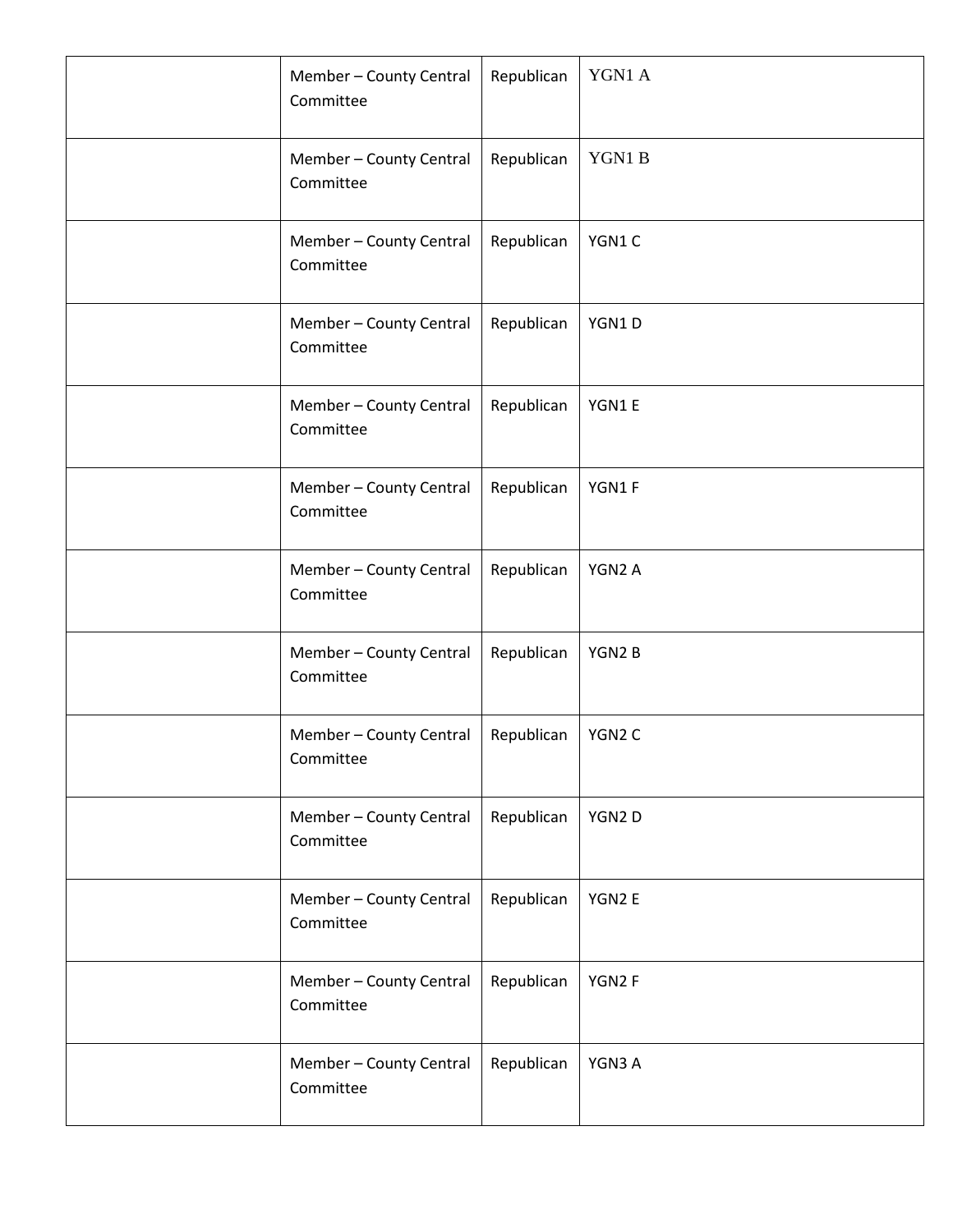| Member - County Central<br>Committee | Republican | YGN3B  |
|--------------------------------------|------------|--------|
| Member - County Central<br>Committee | Republican | YGN3 C |
| Member - County Central<br>Committee | Republican | YGN3D  |
| Member - County Central<br>Committee | Republican | YGN3 E |
| Member - County Central<br>Committee | Republican | YGN3F  |
| Member - County Central<br>Committee | Republican | YGN4 A |
| Member - County Central<br>Committee | Republican | YGN4B  |
| Member - County Central<br>Committee | Republican | YGN4 C |
| Member - County Central<br>Committee | Republican | YGN4D  |
| Member - County Central<br>Committee | Republican | YGN4 E |
| Member - County Central<br>Committee | Republican | YGN4F  |
| Member - County Central<br>Committee | Republican | YGN5 A |
| Member - County Central<br>Committee | Republican | YGN5B  |
|                                      |            |        |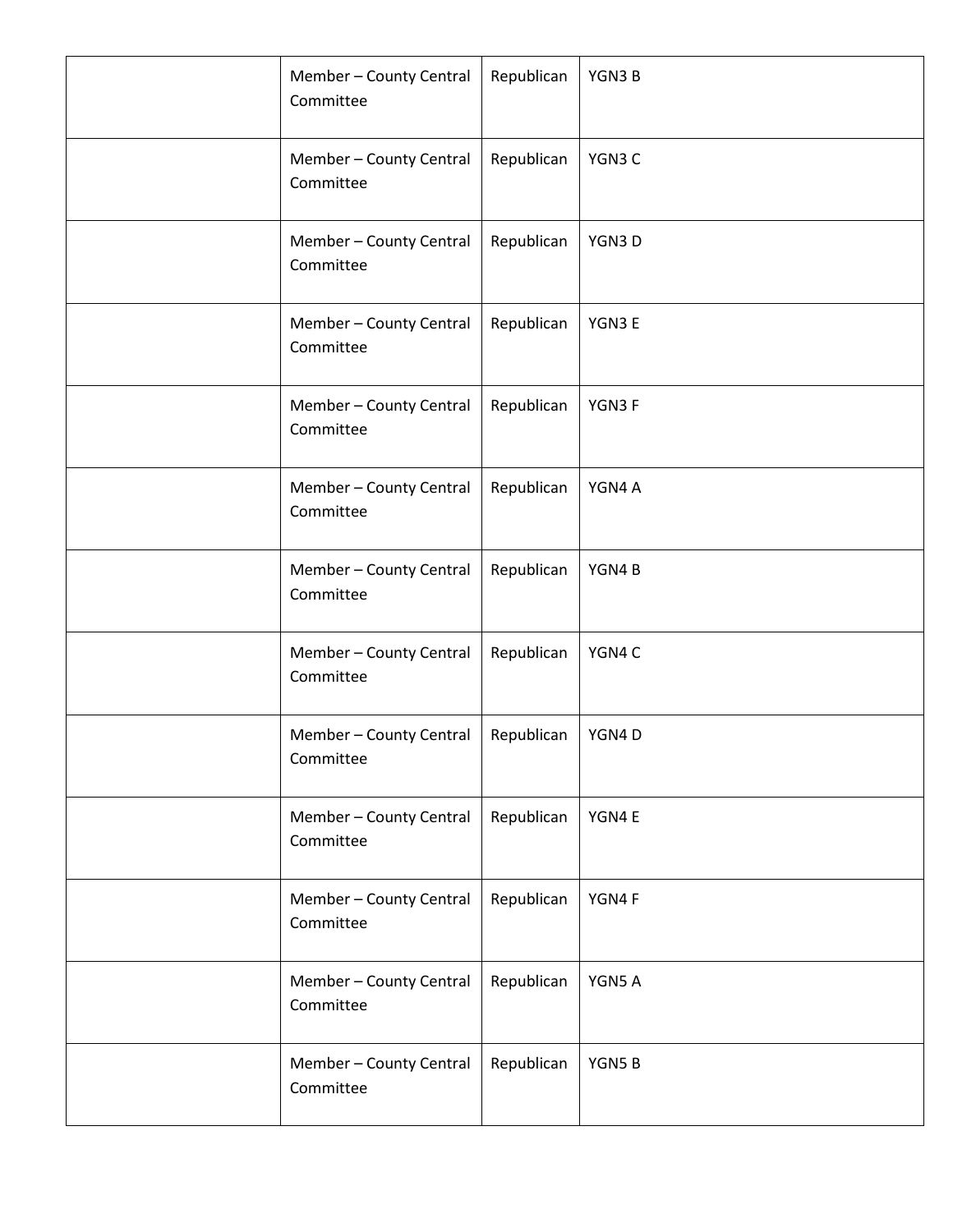| Member - County Central<br>Committee | Republican | YGN5 C |
|--------------------------------------|------------|--------|
| Member - County Central<br>Committee | Republican | YGN5D  |
| Member - County Central<br>Committee | Republican | YGN5E  |
| Member - County Central<br>Committee | Republican | YGN5F  |
| Member - County Central<br>Committee | Republican | YGN5 G |
| Member - County Central<br>Committee | Republican | YGN6A  |
| Member - County Central<br>Committee | Republican | YGN6B  |
| Member - County Central<br>Committee | Republican | YGN6C  |
| Member - County Central<br>Committee | Republican | YGN6D  |
| Member - County Central<br>Committee | Republican | YGN6E  |
| Member - County Central<br>Committee | Republican | YGN6F  |
| Member - County Central<br>Committee | Republican | YGN6 G |
| Member - County Central<br>Committee | Republican | YGN7 A |
|                                      |            |        |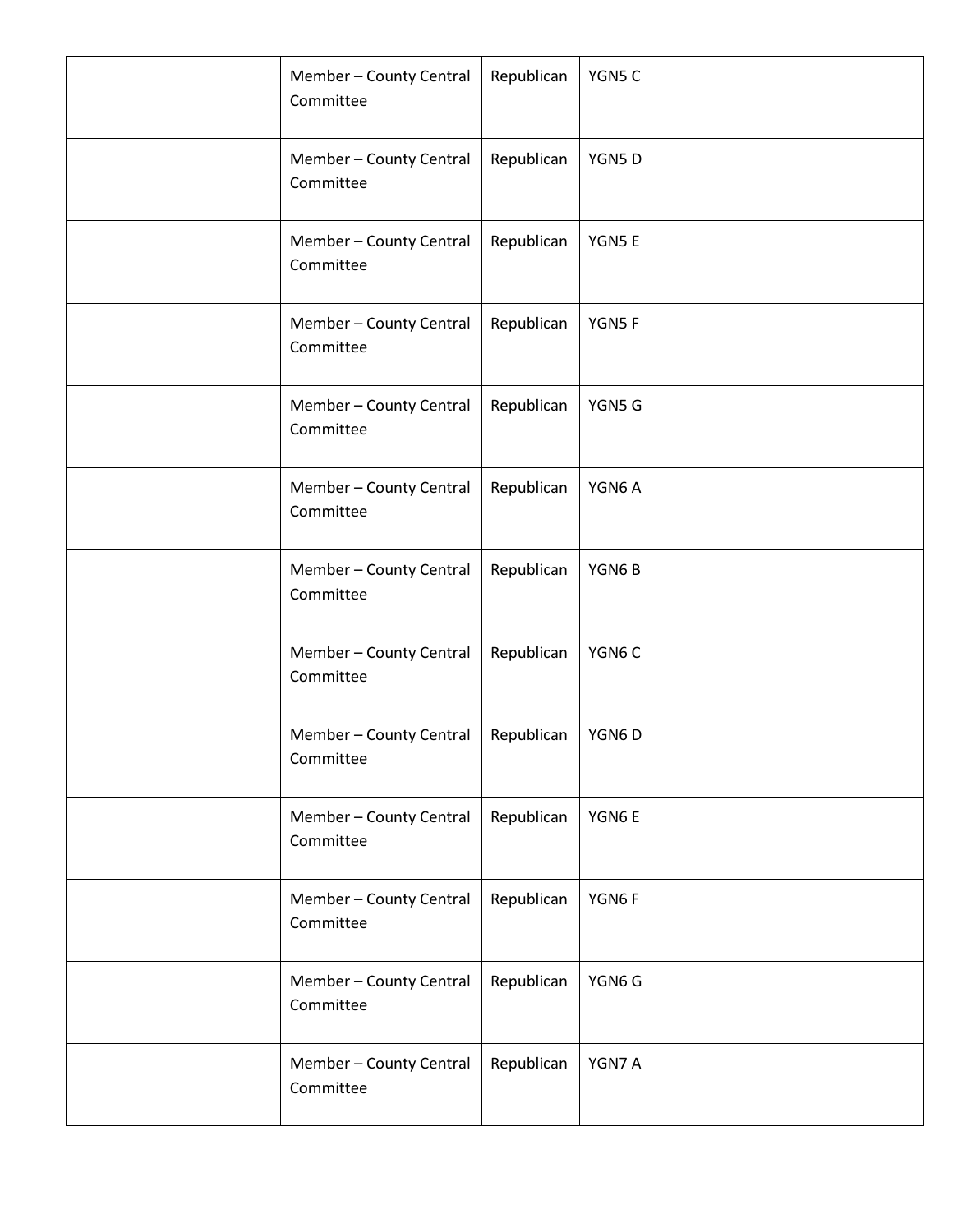| Member - County Central<br>Committee | Republican | YGN7B              |
|--------------------------------------|------------|--------------------|
| Member - County Central<br>Committee | Republican | YGN7 C             |
| Member - County Central<br>Committee | Republican | YGN7D              |
| Member - County Central<br>Committee | Republican | YGN7E              |
| Member - County Central<br>Committee | Republican | YGN7F              |
| Member - County Central<br>Committee | Republican | YGN7 G             |
| Member - County Central<br>Committee | Republican | CMP1 A             |
| Member - County Central<br>Committee | Republican | CMP1B              |
| Member - County Central<br>Committee | Republican | CMP <sub>2</sub> A |
| Member - County Central<br>Committee | Republican | CMP <sub>2</sub> B |
| Member - County Central<br>Committee | Republican | CMP <sub>2</sub> C |
| Member - County Central<br>Committee | Republican | CMP3 A             |
| Member - County Central<br>Committee | Republican | CMP3 B             |
|                                      |            |                    |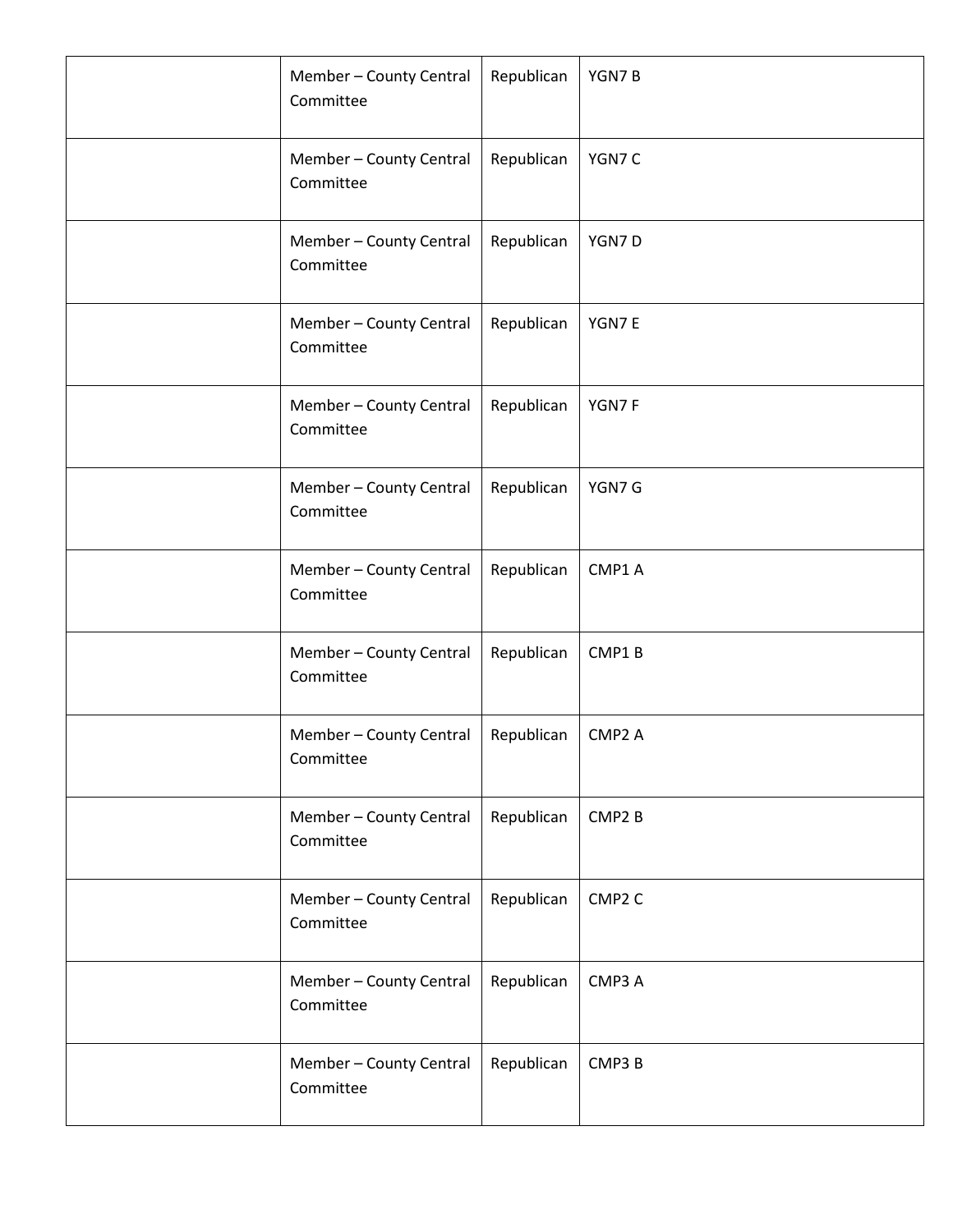| Member - County Central<br>Committee | Republican | CMP4 A             |
|--------------------------------------|------------|--------------------|
| Member - County Central<br>Committee | Republican | CMP4B              |
| Member - County Central<br>Committee | Republican | STR1 A             |
| Member - County Central<br>Committee | Republican | STR1B              |
| Member - County Central<br>Committee | Republican | STR1C              |
| Member - County Central<br>Committee | Republican | STR <sub>2</sub> A |
| Member - County Central<br>Committee | Republican | STR <sub>2</sub> B |
| Member - County Central<br>Committee | Republican | STR <sub>2</sub> C |
| Member - County Central<br>Committee | Republican | STR3 A             |
| Member - County Central<br>Committee | Republican | STR <sub>3</sub> B |
| Member - County Central<br>Committee | Republican | STR <sub>3</sub> C |
| Member - County Central<br>Committee | Republican | STR4 A             |
| Member - County Central<br>Committee | Republican | STR4B              |
|                                      |            |                    |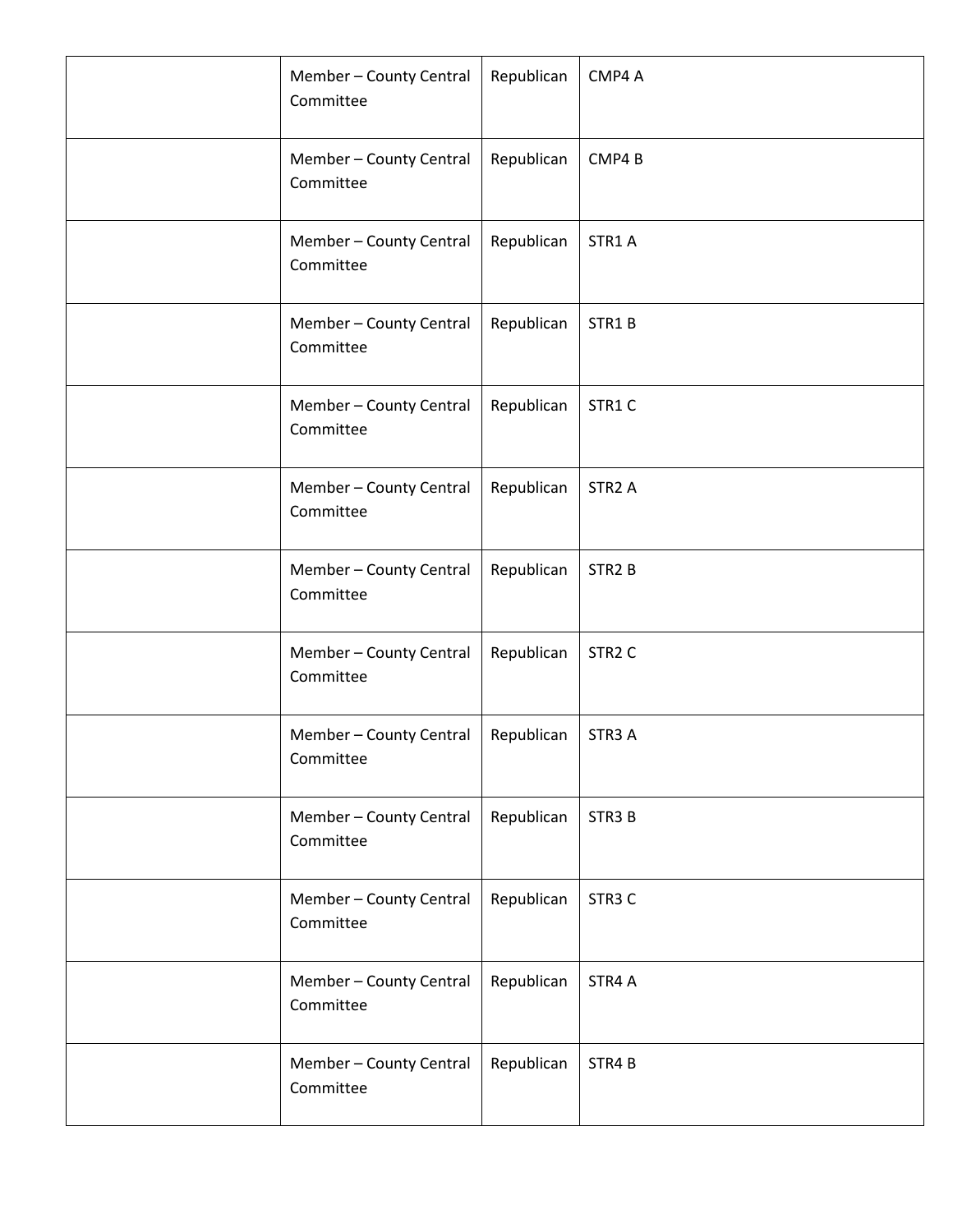| Member - County Central<br>Committee | Republican | STR4 C           |
|--------------------------------------|------------|------------------|
| Member - County Central<br>Committee | Republican | CNF 1            |
| Member - County Central<br>Committee | Republican | CNF <sub>2</sub> |
| Member - County Central<br>Committee | Republican | CNF <sub>3</sub> |
| Member - County Central<br>Committee | Republican | CNF 4            |
| Member - County Central<br>Committee | Republican | CNF <sub>5</sub> |
| Member - County Central<br>Committee | Republican | CNF <sub>6</sub> |
| Member - County Central<br>Committee | Republican | CNF 7            |
| Member - County Central<br>Committee | Republican | CNF <sub>8</sub> |
| Member - County Central<br>Committee | Republican | AUS 1            |
| Member - County Central<br>Committee | Republican | AUS <sub>2</sub> |
| Member - County Central<br>Committee | Republican | AUS <sub>3</sub> |
| Member - County Central<br>Committee | Republican | AUS 4            |
|                                      |            |                  |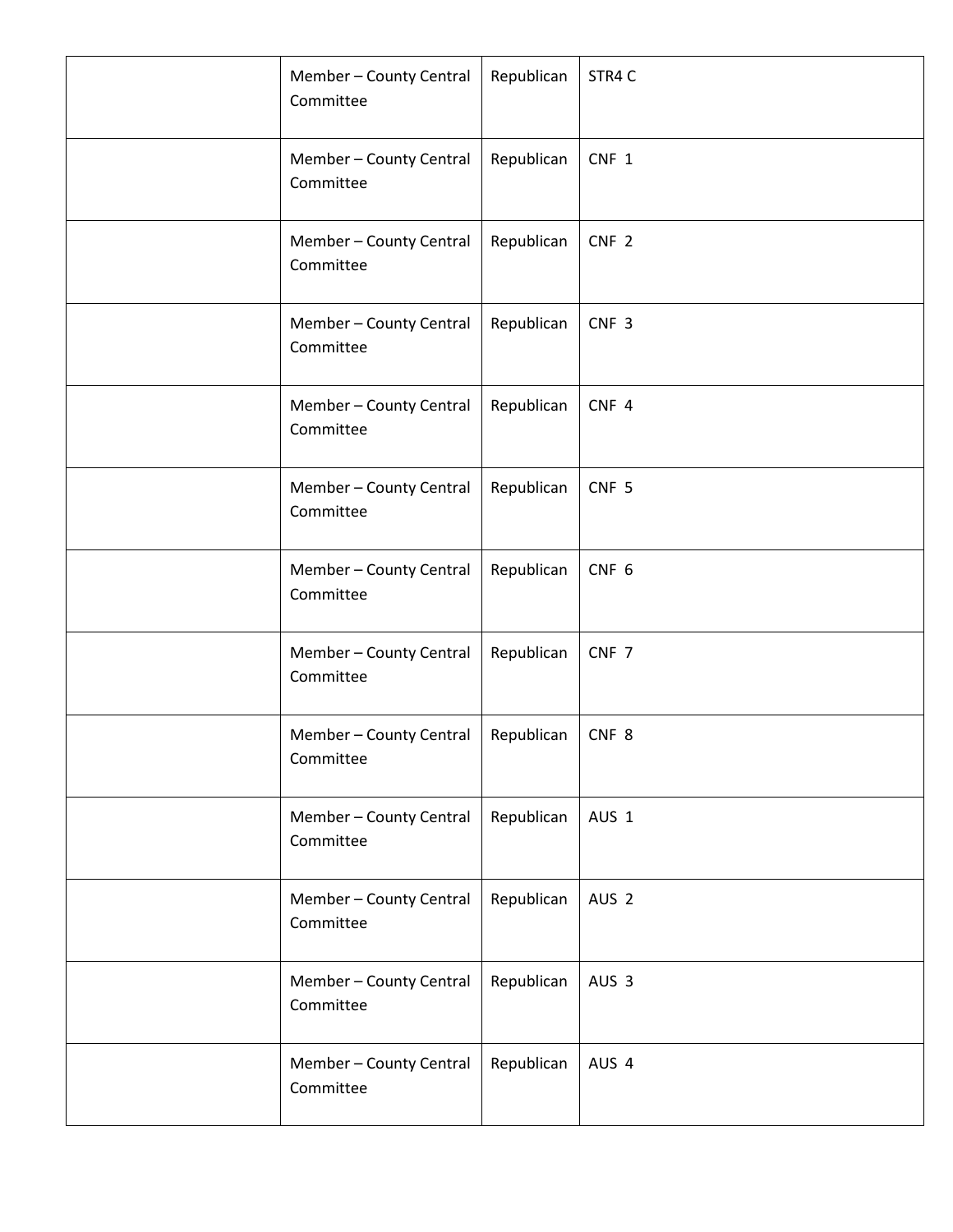| Member - County Central<br>Committee | Republican | AUS <sub>5</sub> |
|--------------------------------------|------------|------------------|
| Member - County Central<br>Committee | Republican | AUS 6            |
| Member - County Central<br>Committee | Republican | AUS <sub>7</sub> |
| Member - County Central<br>Committee | Republican | AUS 8            |
| Member - County Central<br>Committee | Republican | AUS 9            |
| Member - County Central<br>Committee | Republican | <b>AUS 10</b>    |
| Member - County Central<br>Committee | Republican | <b>AUS 11</b>    |
| Member - County Central<br>Committee | Republican | <b>AUS 12</b>    |
| Member - County Central<br>Committee | Republican | <b>AUS 13</b>    |
| Member - County Central<br>Committee | Republican | <b>AUS 14</b>    |
| Member - County Central<br>Committee | Republican | <b>AUS 15</b>    |
| Member - County Central<br>Committee | Republican | <b>AUS 16</b>    |
| Member - County Central<br>Committee | Republican | <b>AUS 17</b>    |
|                                      |            |                  |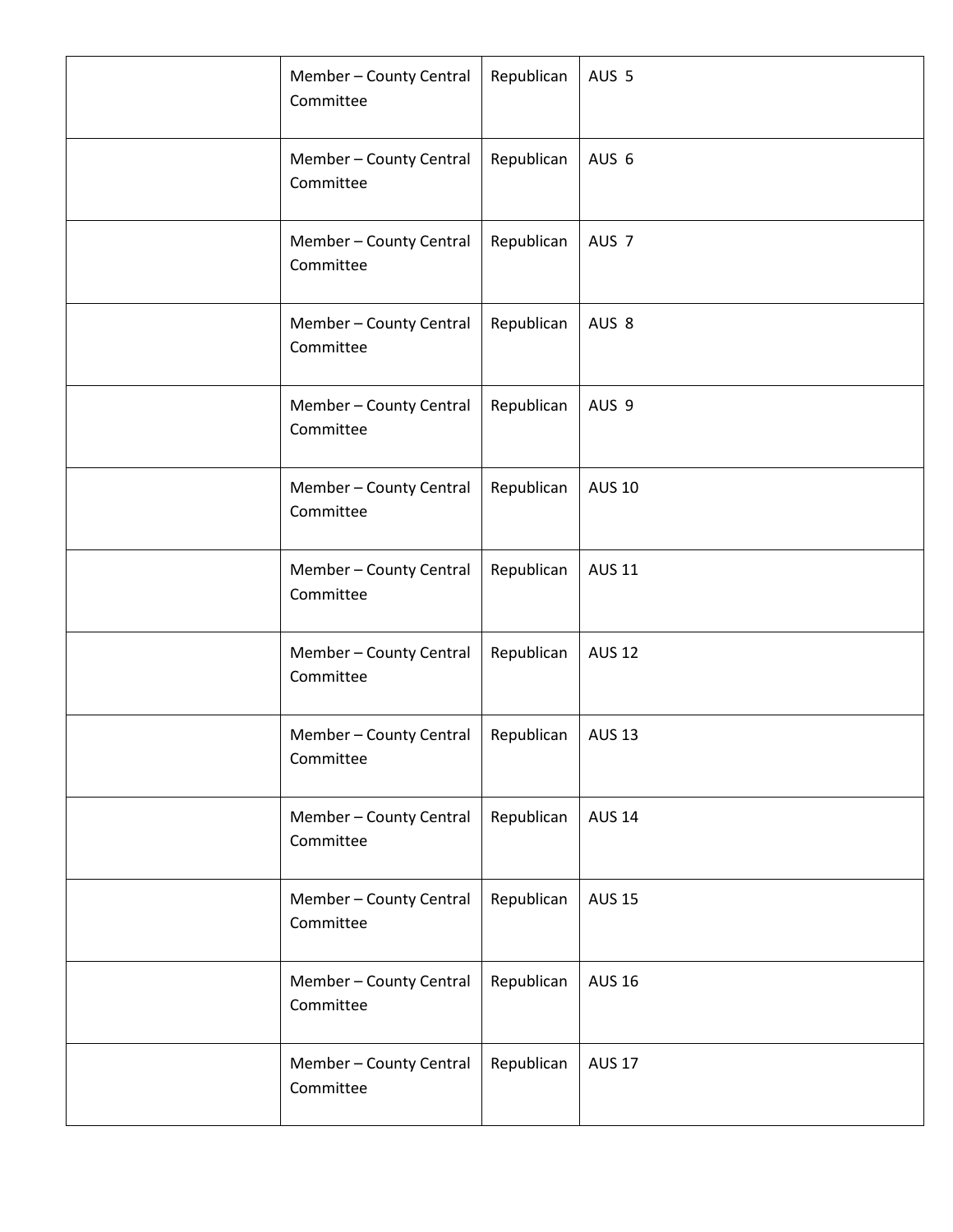| Member - County Central<br>Committee | Republican | <b>AUS 18</b> |
|--------------------------------------|------------|---------------|
| Member - County Central<br>Committee | Republican | <b>AUS 19</b> |
| Member - County Central<br>Committee | Republican | <b>AUS 20</b> |
| Member - County Central<br>Committee | Republican | <b>AUS 21</b> |
| Member - County Central<br>Committee | Republican | <b>AUS 22</b> |
| Member - County Central<br>Committee | Republican | <b>AUS 23</b> |
| Member - County Central<br>Committee | Republican | <b>AUS 24</b> |
| Member - County Central<br>Committee | Republican | <b>AUS 25</b> |
| Member - County Central<br>Committee | Republican | <b>AUS 26</b> |
| Member - County Central<br>Committee | Republican | <b>AUS 27</b> |
| Member - County Central<br>Committee | Republican | <b>AUS 28</b> |
| Member - County Central<br>Committee | Republican | <b>AUS 29</b> |
| Member - County Central<br>Committee | Republican | <b>AUS 30</b> |
|                                      |            |               |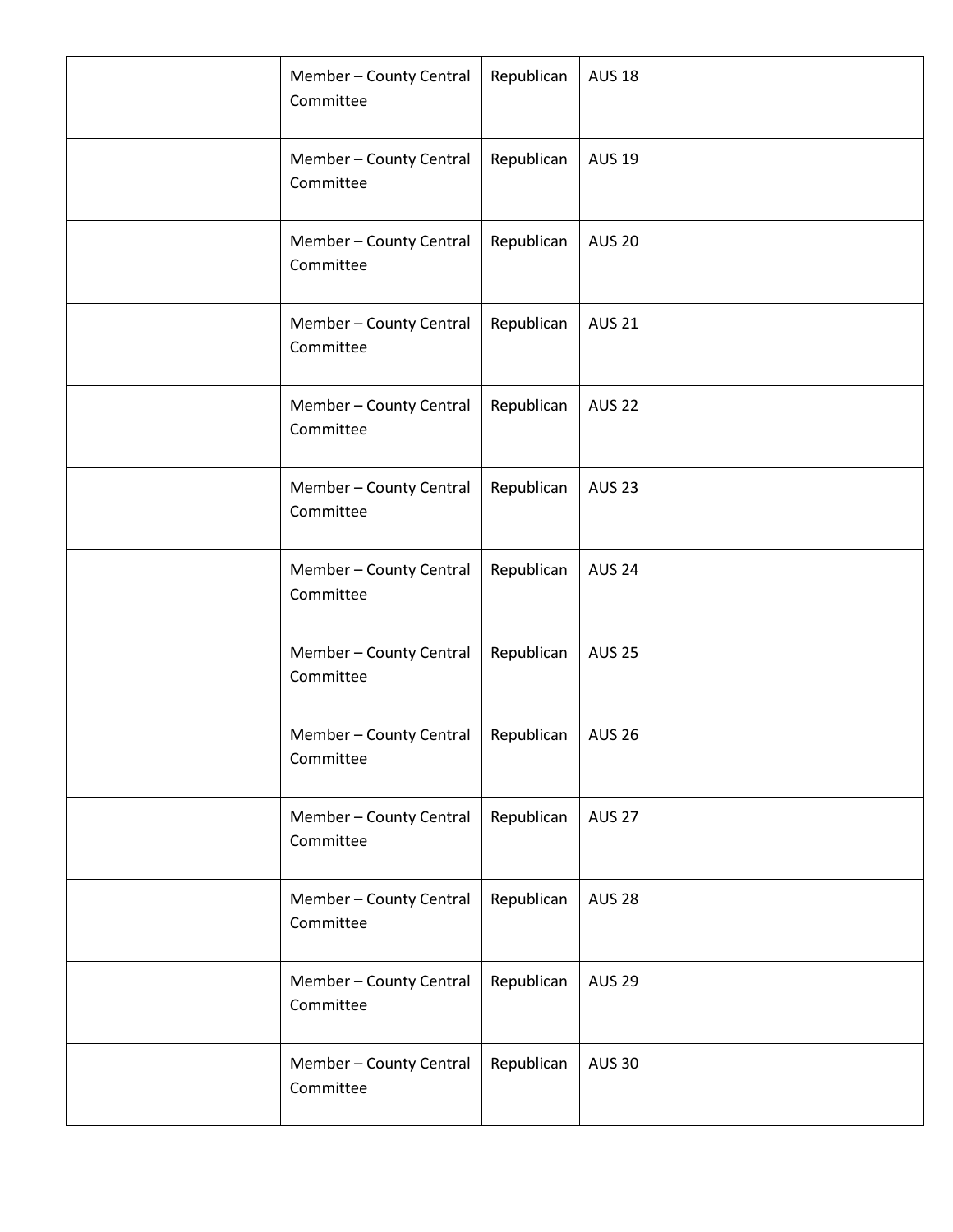| Member - County Central<br>Committee | Republican | <b>AUS 31</b> |
|--------------------------------------|------------|---------------|
| Member - County Central<br>Committee | Republican | <b>AUS 32</b> |
| Member - County Central<br>Committee | Republican | <b>AUS 33</b> |
| Member - County Central<br>Committee | Republican | BDM 1         |
| Member - County Central<br>Committee | Republican | BDM 2         |
| Member - County Central<br>Committee | Republican | BDM 3         |
| Member - County Central<br>Committee | Republican | BDM 4         |
| Member - County Central<br>Committee | Republican | BDM 5         |
| Member - County Central<br>Committee | Republican | BDM 6         |
| Member - County Central<br>Committee | Republican | BDM 7         |
| Member - County Central<br>Committee | Republican | BDM 8         |
| Member - County Central<br>Committee | Republican | BDM 9         |
| Member - County Central<br>Committee | Republican | <b>BDM 10</b> |
|                                      |            |               |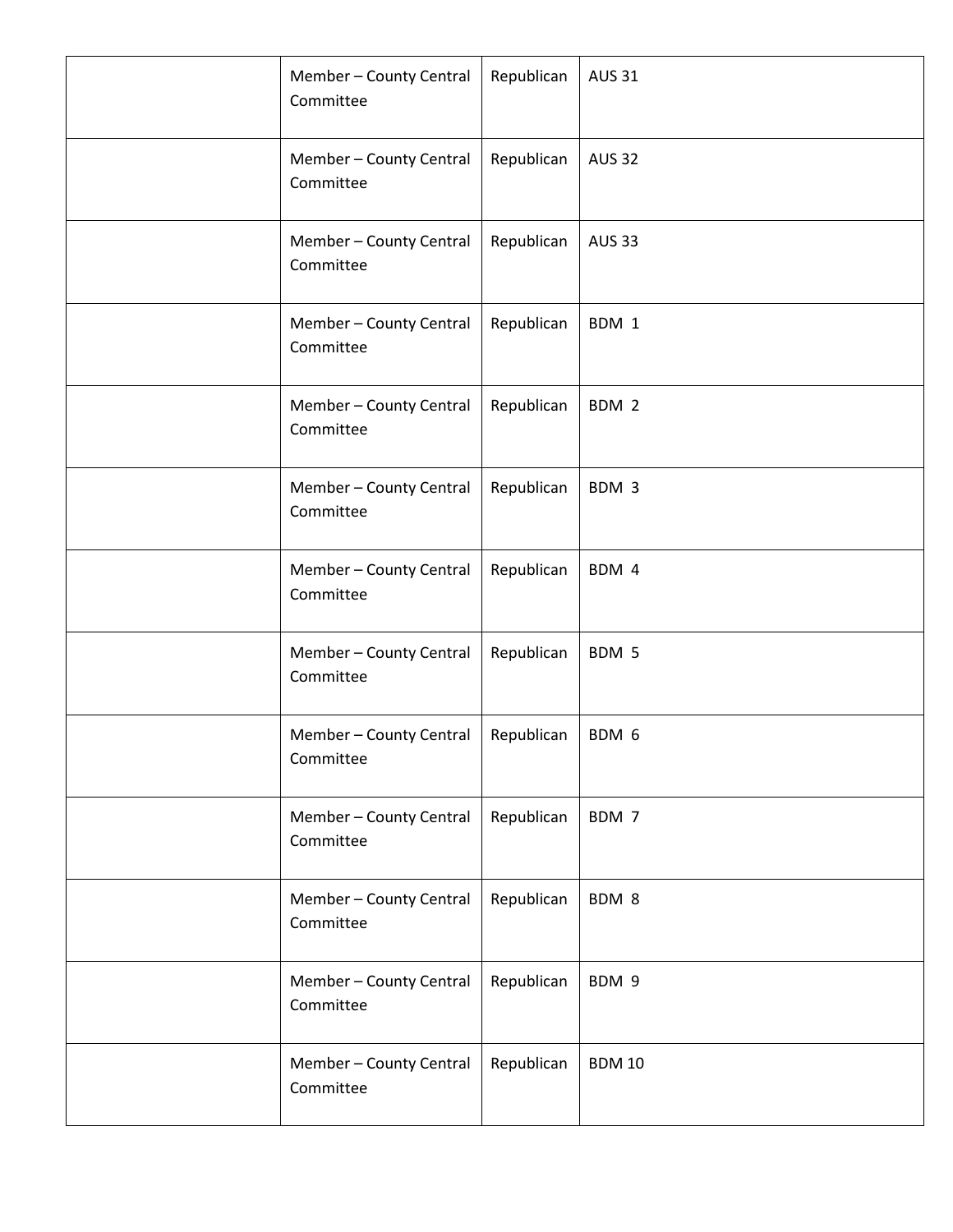| Member - County Central<br>Committee | Republican | <b>BDM 11</b> |
|--------------------------------------|------------|---------------|
| Member - County Central<br>Committee | Republican | <b>BDM 12</b> |
| Member - County Central<br>Committee | Republican | <b>BDM 13</b> |
| Member - County Central<br>Committee | Republican | <b>BDM 14</b> |
| Member - County Central<br>Committee | Republican | <b>BDM 15</b> |
| Member - County Central<br>Committee | Republican | <b>BDM 16</b> |
| Member - County Central<br>Committee | Republican | <b>BDM 17</b> |
| Member - County Central<br>Committee | Republican | <b>BDM 18</b> |
| Member - County Central<br>Committee | Republican | <b>BDM 19</b> |
| Member - County Central<br>Committee | Republican | <b>BDM 20</b> |
| Member - County Central<br>Committee | Republican | <b>BDM 21</b> |
| Member - County Central<br>Committee | Republican | <b>BDM 22</b> |
| Member - County Central<br>Committee | Republican | <b>BDM 23</b> |
|                                      |            |               |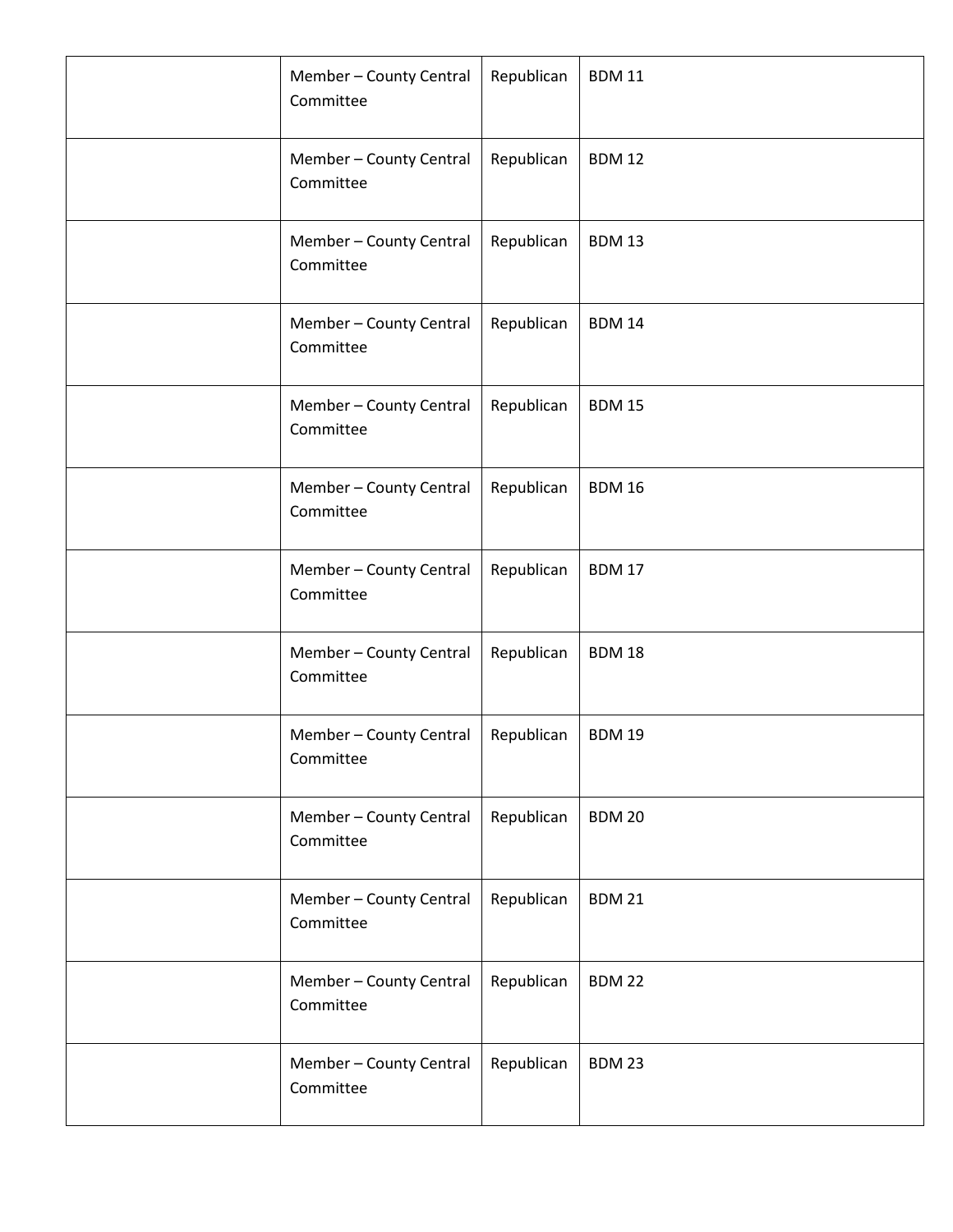| Member - County Central<br>Committee | Republican | <b>BDM 24</b> |
|--------------------------------------|------------|---------------|
| Member - County Central<br>Committee | Republican | <b>BDM 25</b> |
| Member - County Central<br>Committee | Republican | <b>BDM 26</b> |
| Member - County Central<br>Committee | Republican | <b>BDM 27</b> |
| Member - County Central<br>Committee | Republican | <b>BDM 28</b> |
| Member - County Central<br>Committee | Republican | <b>BDM 29</b> |
| Member - County Central<br>Committee | Republican | <b>BDM30</b>  |
| Member - County Central<br>Committee | Republican | <b>BDM31</b>  |
| Member - County Central<br>Committee | Republican | <b>BDM32</b>  |
| Member - County Central<br>Committee | Republican | <b>BDM33</b>  |
| Member - County Central<br>Committee | Republican | <b>BDM34</b>  |
| Member - County Central<br>Committee | Republican | <b>BDM35</b>  |
| Member - County Central<br>Committee | Republican | <b>BDM36</b>  |
|                                      |            |               |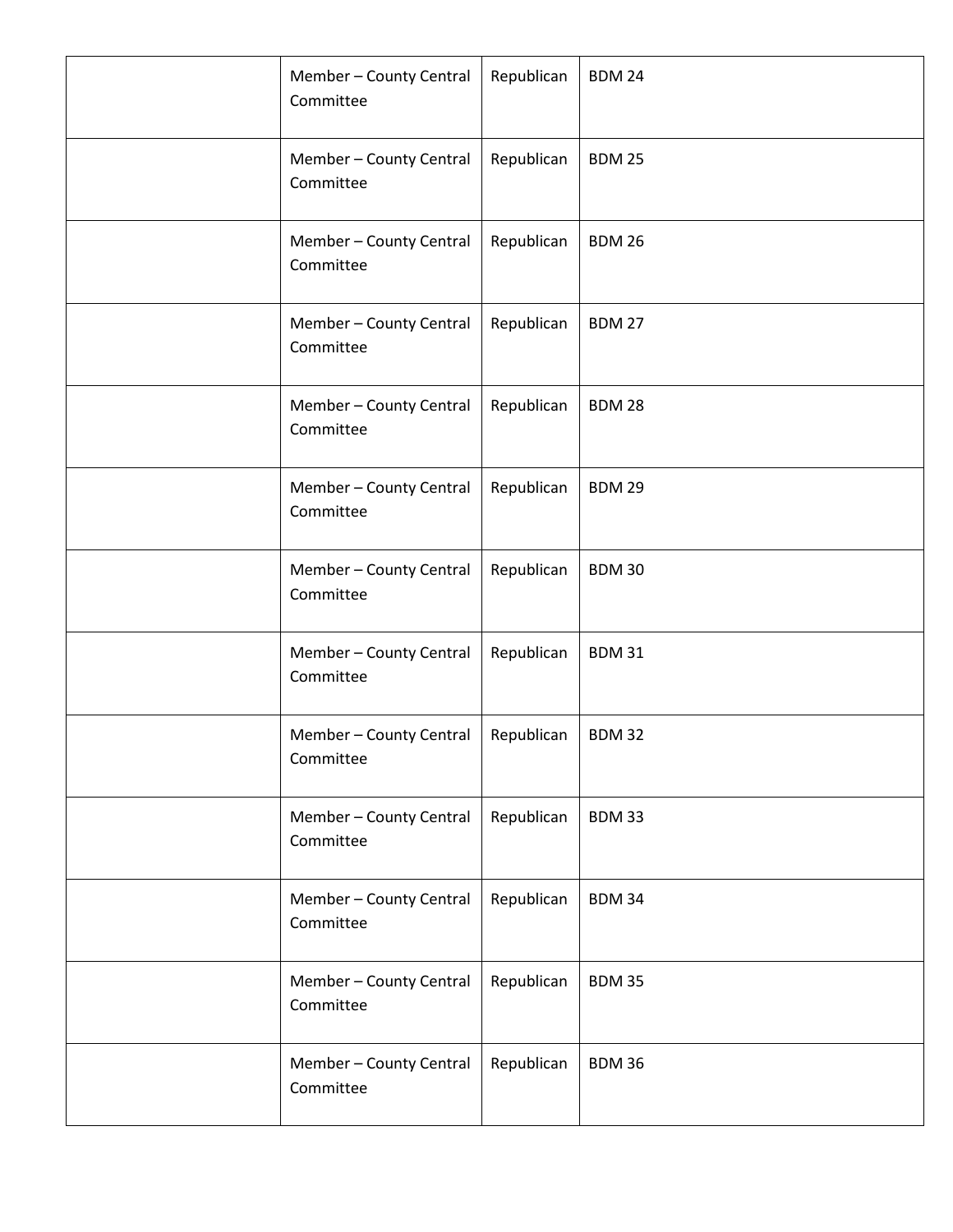| Member - County Central<br>Committee | Republican | <b>BDM 37</b>    |
|--------------------------------------|------------|------------------|
| Member - County Central<br>Committee | Republican | BVT 1            |
| Member - County Central<br>Committee | Republican | BVT <sub>2</sub> |
| Member - County Central<br>Committee | Republican | BVT 3            |
| Member - County Central<br>Committee | Republican | BVT 4            |
| Member - County Central<br>Committee | Republican | BVT 5            |
| Member - County Central<br>Committee | Republican | BVT 6            |
| Member - County Central<br>Committee | Republican | BVT 7            |
| Member - County Central<br>Committee | Republican | BRT 1            |
| Member - County Central<br>Committee | Republican | BRT <sub>2</sub> |
| Member - County Central<br>Committee | Republican | CNT 1            |
| Member - County Central<br>Committee | Republican | CNT <sub>2</sub> |
| Member - County Central<br>Committee | Republican | CNT <sub>3</sub> |
|                                      |            |                  |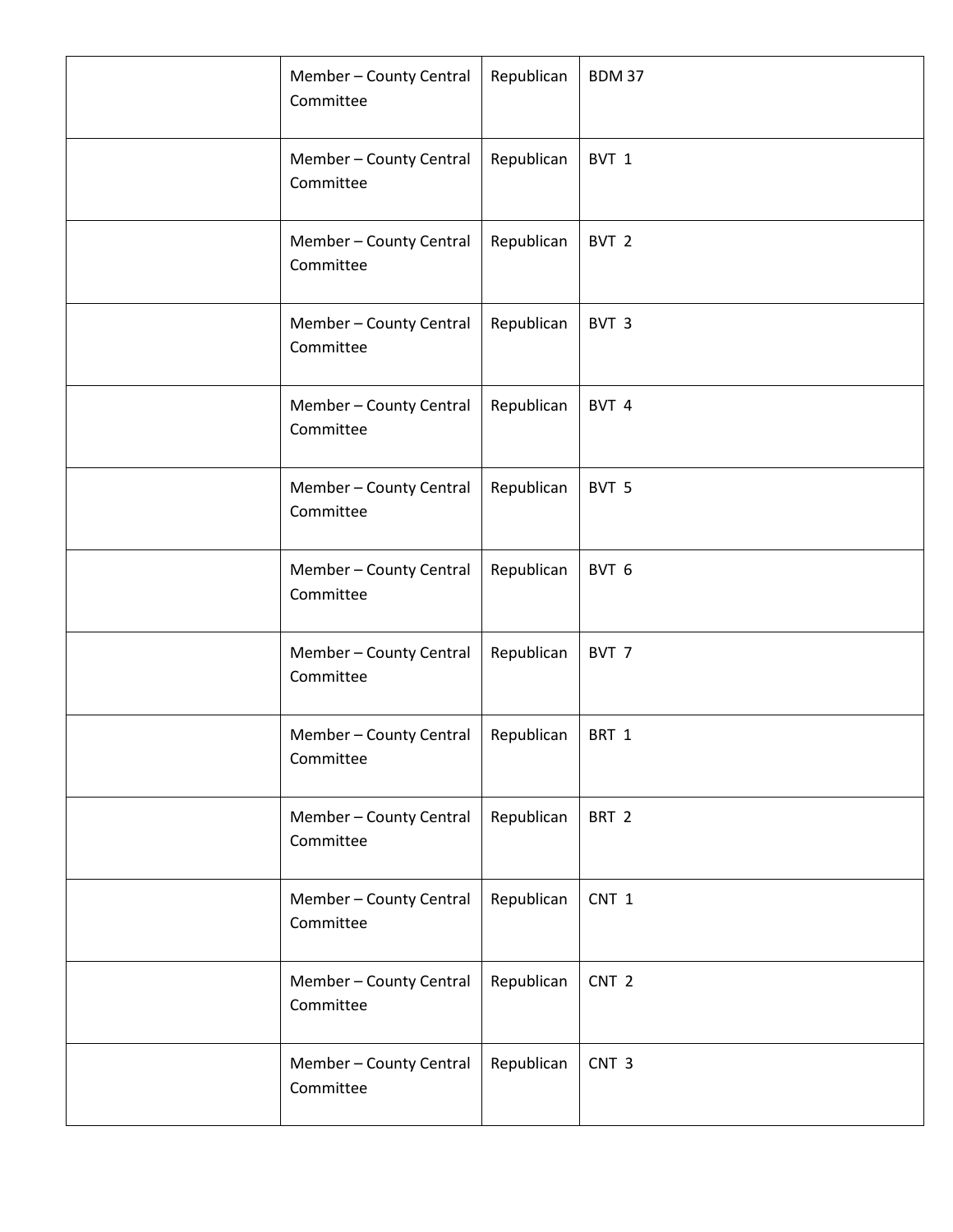| Member - County Central<br>Committee | Republican | CNT <sub>4</sub> |
|--------------------------------------|------------|------------------|
| Member - County Central<br>Committee | Republican | CNT <sub>5</sub> |
| Member - County Central<br>Committee | Republican | CNT <sub>6</sub> |
| Member - County Central<br>Committee | Republican | CNT <sub>7</sub> |
| Member - County Central<br>Committee | Republican | CNT <sub>8</sub> |
| Member - County Central<br>Committee | Republican | COT 1            |
| Member - County Central<br>Committee | Republican | COT <sub>2</sub> |
| Member - County Central<br>Committee | Republican | ELT <sub>1</sub> |
| Member - County Central<br>Committee | Republican | ELT <sub>2</sub> |
| Member - County Central<br>Committee | Republican | GOT 1            |
| Member - County Central<br>Committee | Republican | GOT 2            |
| Member - County Central<br>Committee | Republican | GOT 3            |
| Member - County Central<br>Committee | Republican | GRT 1            |
|                                      |            |                  |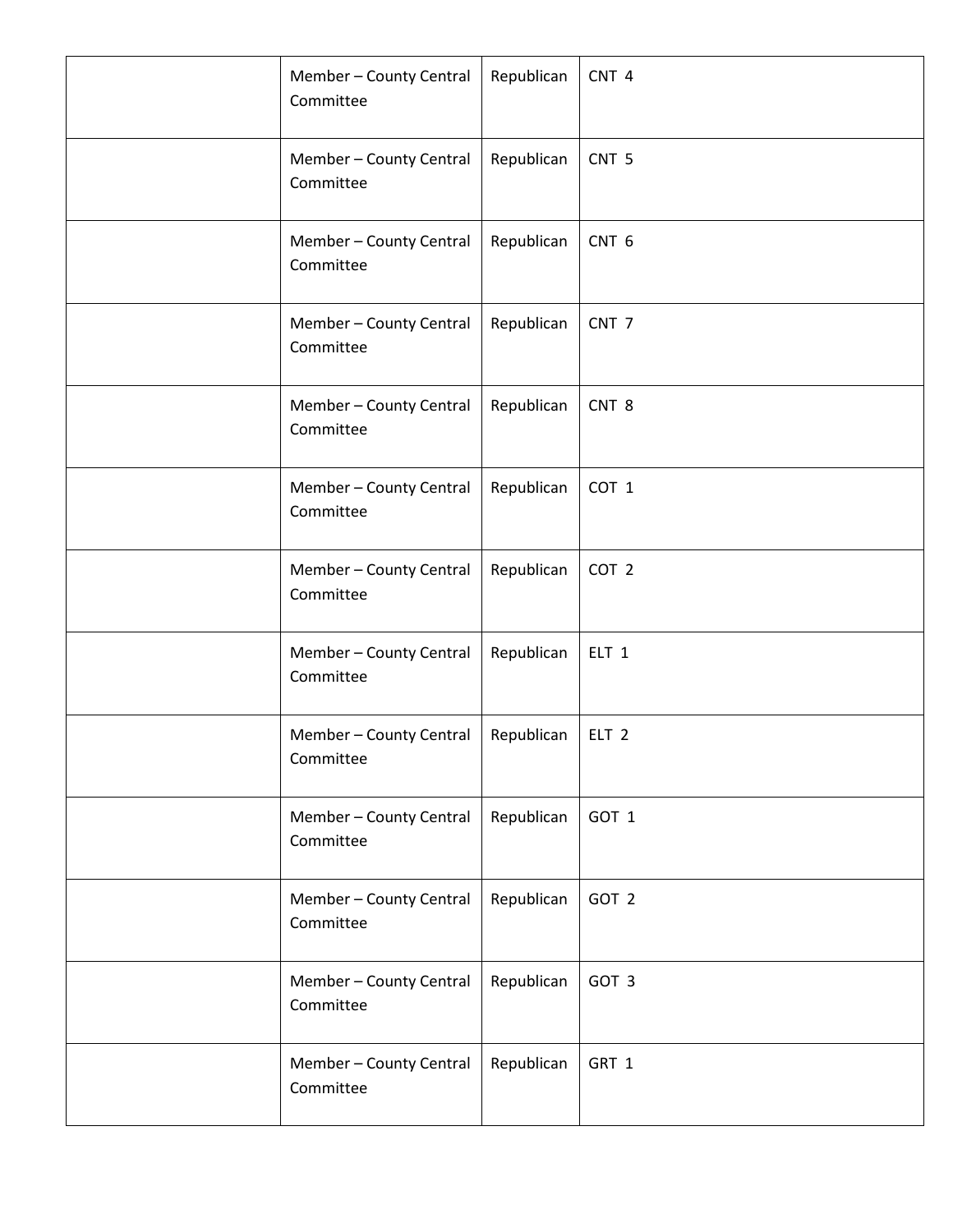| Member - County Central<br>Committee | Republican | GRT 2            |
|--------------------------------------|------------|------------------|
| Member - County Central<br>Committee | Republican | GRT 3            |
| Member - County Central<br>Committee | Republican | JKT 1            |
| Member - County Central<br>Committee | Republican | JKT <sub>2</sub> |
| Member - County Central<br>Committee | Republican | MLT 1            |
| Member - County Central<br>Committee | Republican | MLT <sub>2</sub> |
| Member - County Central<br>Committee | Republican | POT <sub>1</sub> |
| Member - County Central<br>Committee | Republican | POT <sub>2</sub> |
| Member - County Central<br>Committee | Republican | POT <sub>3</sub> |
| Member - County Central<br>Committee | Republican | POT 4            |
| Member - County Central<br>Committee | Republican | POT <sub>5</sub> |
| Member - County Central<br>Committee | Republican | POT <sub>6</sub> |
| Member - County Central<br>Committee | Republican | POT <sub>7</sub> |
|                                      |            |                  |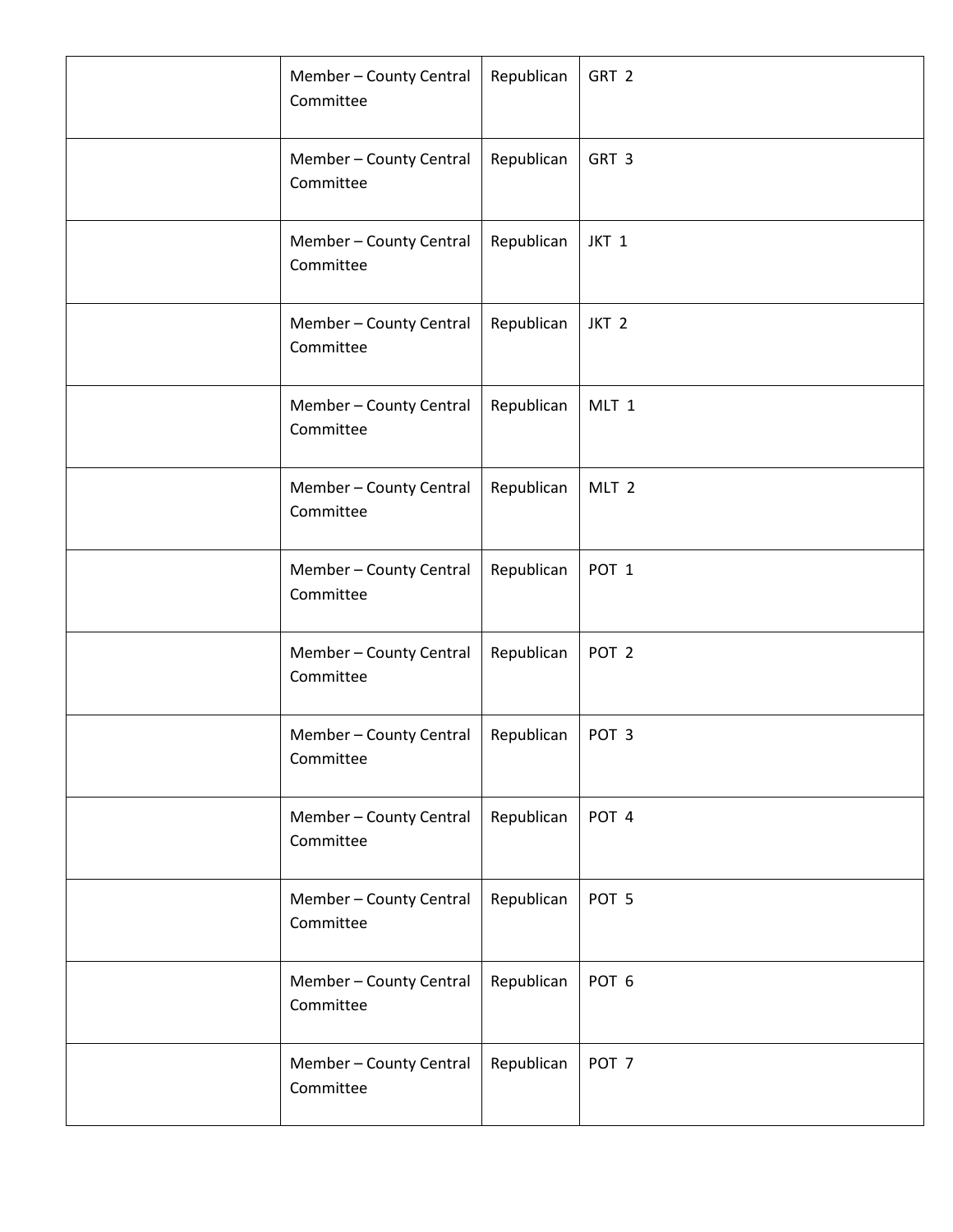| Member - County Central<br>Committee | Republican | POT 8            |
|--------------------------------------|------------|------------------|
| Member - County Central<br>Committee | Republican | POT <sub>9</sub> |
| Member - County Central<br>Committee | Republican | <b>POT 10</b>    |
| Member - County Central<br>Committee | Republican | <b>POT 11</b>    |
| Member - County Central<br>Committee | Republican | <b>POT 12</b>    |
| Member - County Central<br>Committee | Republican | <b>POT 13</b>    |
| Member - County Central<br>Committee | Republican | SMT 1            |
| Member - County Central<br>Committee | Republican | SMT <sub>2</sub> |
| Member - County Central<br>Committee | Republican | SMT <sub>3</sub> |
| Member - County Central<br>Committee | Republican | SMT 4            |
| Member - County Central<br>Committee | Republican | SPT <sub>1</sub> |
| Member - County Central<br>Committee | Republican | SPT <sub>2</sub> |
| Member - County Central<br>Committee | Republican | SPT <sub>3</sub> |
|                                      |            |                  |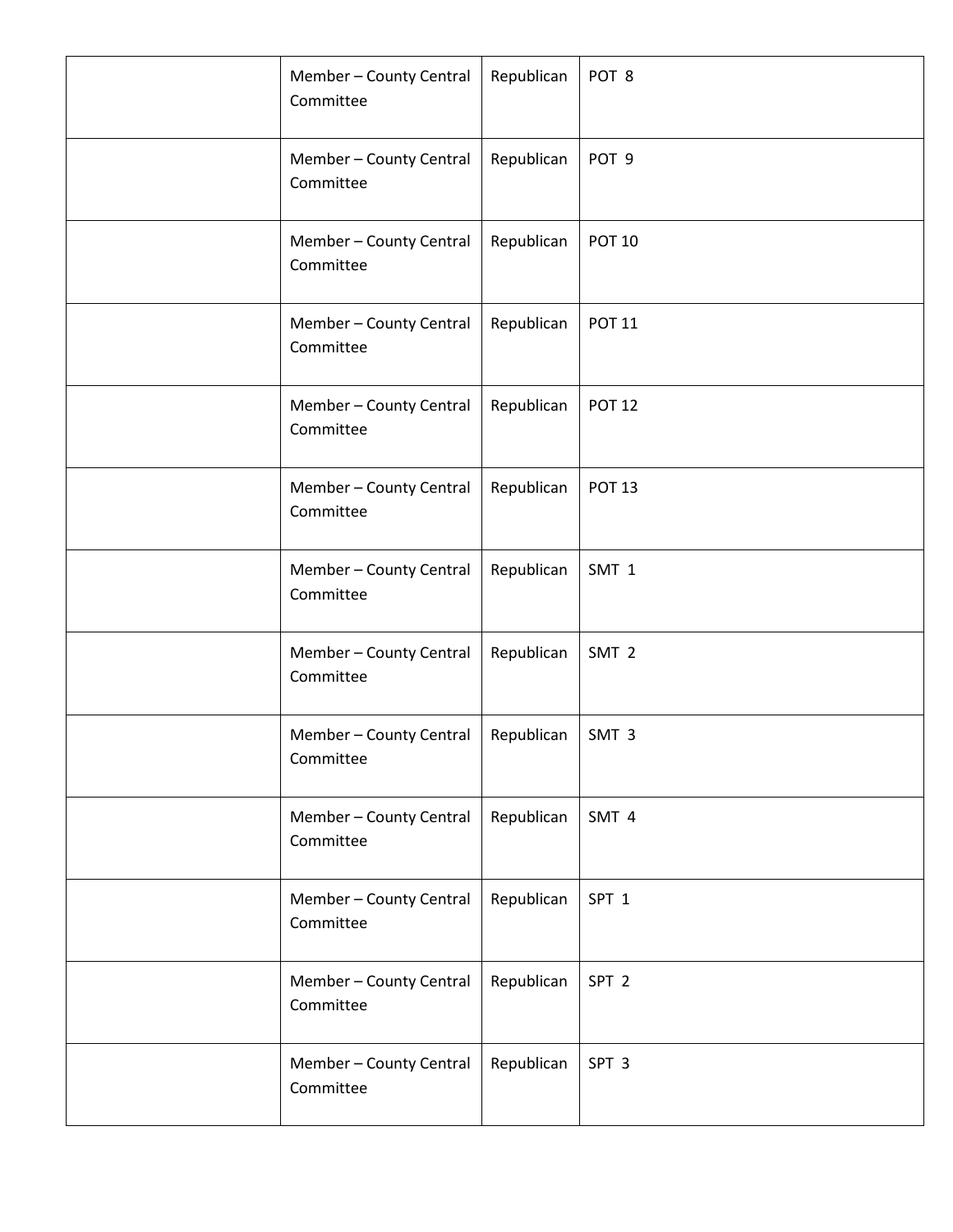| Member - County Central<br>Committee | Republican | SPT 4            |
|--------------------------------------|------------|------------------|
| Member - County Central<br>Committee | Republican | SPT <sub>5</sub> |
| Member - County Central<br>Committee | Republican | SPT 6            |
| Member - County Central<br>Committee | Republican | BLV 1            |
| Member - County Central<br>Committee | Republican | CBV 1            |
| Member - County Central<br>Committee | Republican | LWL 1            |
| Member - County Central<br>Committee | Republican | LWL 2            |
| Member - County Central<br>Committee | Republican | NMV <sub>1</sub> |
| Member - County Central<br>Committee | Republican | NMV <sub>2</sub> |
| Member - County Central<br>Committee | Republican | POV <sub>1</sub> |
| Member - County Central<br>Committee | Republican | POV <sub>2</sub> |
| Member - County Central<br>Committee | Republican | POV <sub>3</sub> |
| Member - County Central<br>Committee | Republican | WNV 1            |
|                                      |            |                  |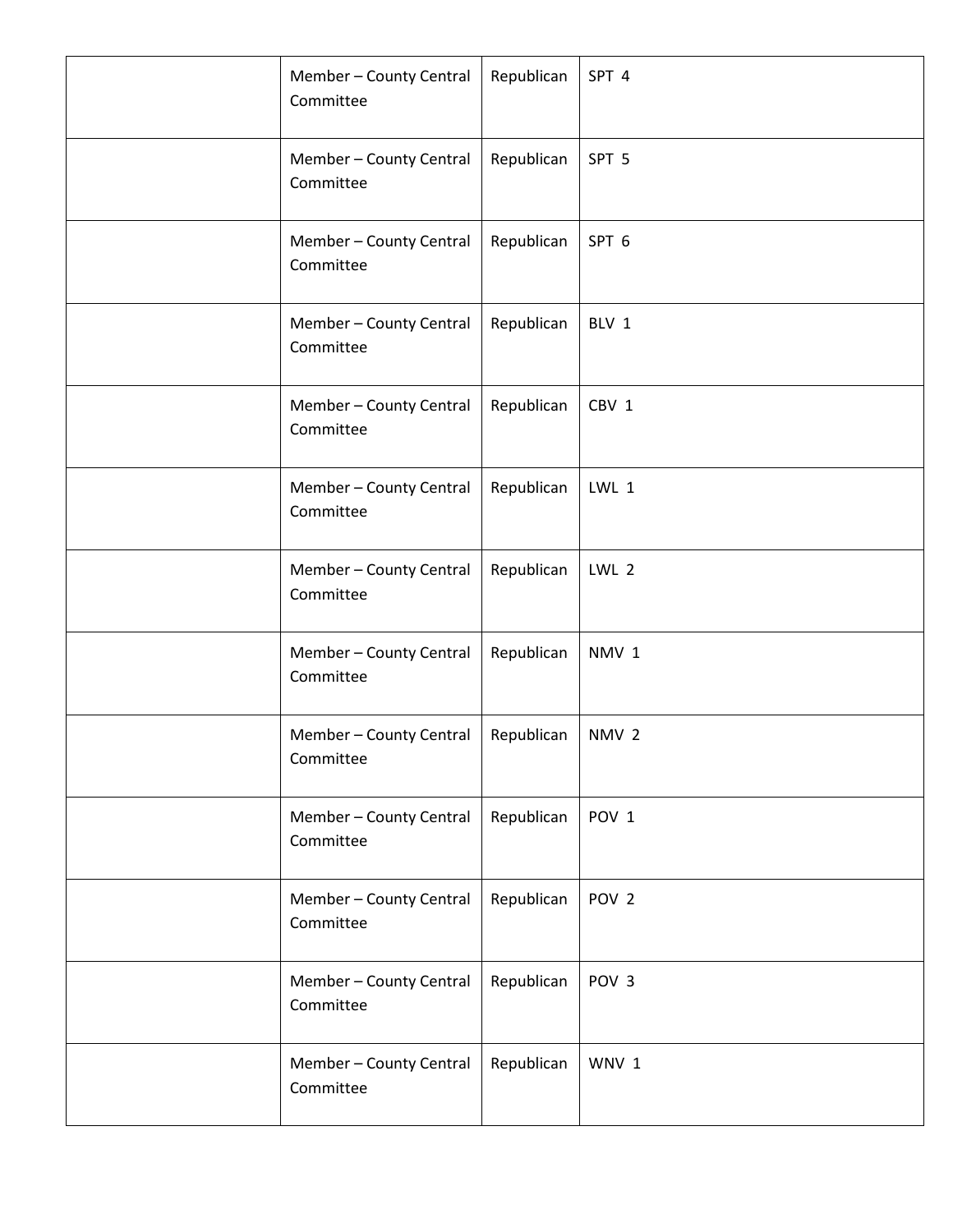| <b>Number</b>       | <b>Title</b> |                                      |            | <b>Precincts</b> |
|---------------------|--------------|--------------------------------------|------------|------------------|
| <b>State Issues</b> |              |                                      |            |                  |
|                     |              |                                      |            |                  |
|                     |              | Member - County Central<br>Committee | Republican | SBV 4            |
|                     |              | Member - County Central<br>Committee | Republican | SBV 3            |
|                     |              | Member - County Central<br>Committee | Republican | SBV 2            |
|                     |              | Member - County Central<br>Committee | Republican | SBV 1            |

| <b>Local Questions and Issues</b> |              |                  |  |
|-----------------------------------|--------------|------------------|--|
| <b>Number</b>                     | <b>Title</b> | <b>Precincts</b> |  |
|                                   |              |                  |  |
|                                   |              |                  |  |

## **INSTRUCTIONS TO VOTER FOR INDICATING YOUR CHOICES ON A FEDERAL WRITE-IN ABSENTEE BALLOT (FWAB):**

To complete a Federal Write-In Absentee Ballot (FWAB), go to [www.fvap.gov.](http://www.fvap.gov/) You have the option of downloading a blank, hard copy FWAB to complete by hand, or proceeding through electronic completion of the FWAB using the website's FWAB Wizard.

The first page of the FWAB is a Voter Declaration/Affirmation you must complete in order for your ballot to count.